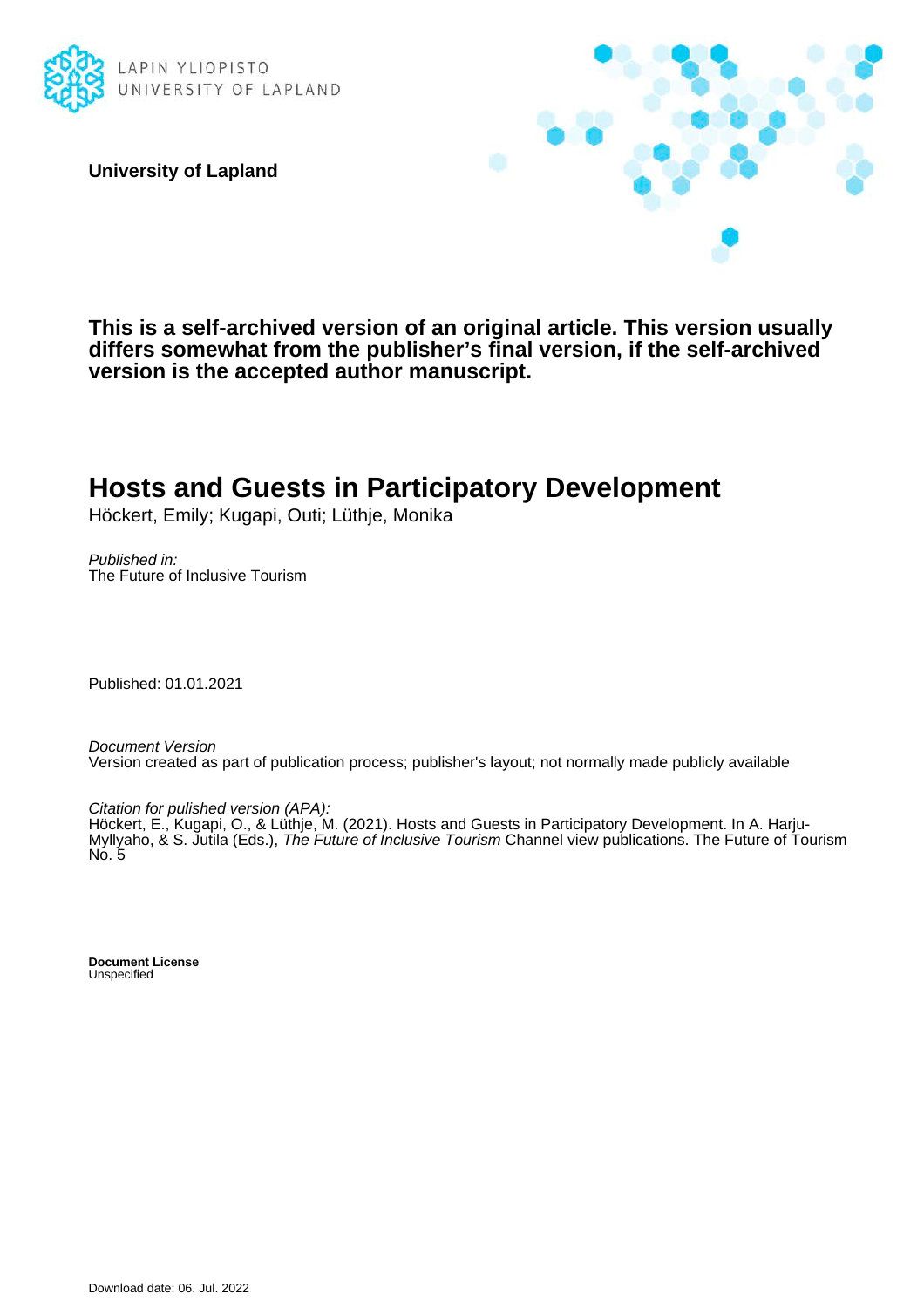This is a pre-print of a published chapter in: A. Harju-Myllyaho & S. Jutila (eds.) (2021), *The future of inclusive tourism*. Bristol: Channel View Publications. https://www.channelviewpublications.com/page/detail/?K=9781845416867

## **Hosts and Guests in Participatory Development**

**Emily Höckert, Outi Kugapi and Monika Lüthje**

#### **Introduction**

During the past decades, the idea of local participation has played an important role in the search for more sustainable, responsible and inclusive ways of developing tourism. The basic idea behind the participatory approach is to guarantee local communities' active involvement in their own development. In practice, the initiatives for inviting more tourists and enhancing tourism development quite often come from outsiders – the guests. Various examples indicate that despite, and even because of, the good intentions of enhancing inclusion and well-being, local communities tend to play the role of the guests in participatory projects hosted by researchers and development practitioners (see Höckert, 2018).

The participatory approach can be located at the core of 'inclusive tourism' and aims to ensure that marginalised groups can take part in consuming, producing and sharing the benefits of tourism activities (Scheyvens & Biddulph, 2017). In Scheyvens and Biddulph's (2017) view, the idea of inclusion consists of two basic aspects – first, who are included or excluded in tourism and, second, on what terms. These questions have been discussed in the context of inclusive business growth (Hall *et al*., 2012), accessible tourism (Buhalis & Darcy, 2011; Darcy, 2010), social tourism (Minnaert *et al*., 2011), labelling processes (de Bernardi *et al*., 2018), social justice (Aitchison, 2007; Jamal, 2019), social entrepreneurship (Haanpää *et al*., 2018) and digitalism (Minghetti & Buhalis, 2010). While searching for new ways to enhance inclusive tourism practices, these studies underline the importance of participating in tourism activities based on one's own conditions, needs and interests (de Bernardi *et al*., 2018; George *et al*., 2009; Höckert, 2018; Jamal & Dredge, 2014: 195–197; Müller & Viken, 2017; Schilcher, 2007: 59). In other words, the idea of inclusive and participatory tourism development should also contain the possibility of free choice to not participate; that is, to remain 'excluded' from tourism projects.

As a concept, *project* emphasises agency, plan, objectives, volition and accomplishment (Rantala & Sulkunen, 2006a: 8–9). Participation in projects is organised through collaboration, partnerships and agreements that structure the relationships of various project participants and are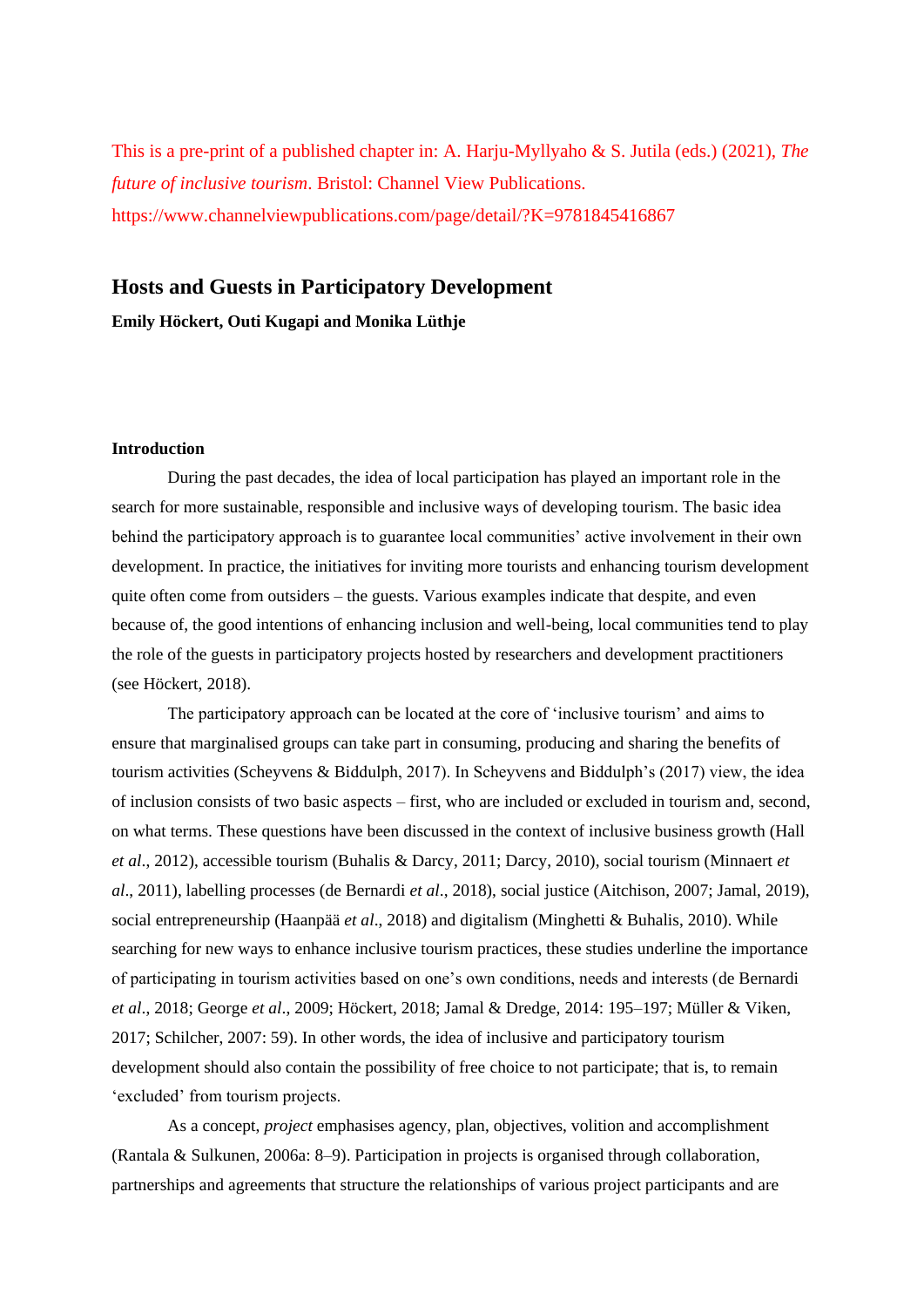based on voluntary and mutual commitment, negotiations and trust (Sulkunen, 2006: 17–18; see also Lundin, 2016; Ren et al 2018, 181). However, one of the persistent challenges in today's 'project society' (e.g. Lundin, 2016; Sulkunen, 2006), where strategies and financing for participation often come from external actors, is what happens when the support ends and the projects are handed on to local stakeholders (see Zapata *et al*., 2011). 'The project' can also be seen as a neoliberal solution where individuals are expected to develop innovative and entrepreneurial solutions to structural problems (Rantala & Sulkunen, 2006b; Sulkunen, 2006; see also Lundin, 2016). Indeed, critical examinations of community-based projects indicate how the principle of participation does not automatically lead to more equal power relations between different actors (Butcher, 2007; Höckert, 2018; Wearing & Wearing, 2014). It seems that, despite the good intentions of enhancing people's ownership in their own well-being, the 'project society' is in constant need of structural changes and tuning in order to secure partners' commitment and ownership within participatory projects.

The purpose of this chapter is to approach inclusion by discussing the roles of hosts and guests in participatory tourism projects. Instead of drawing inspiration from the predominant understanding of host–guest relations within hospitality management (see Lashley, 2017), we call attention to the more 'ancient' idea of hospitality, where – in its simplest form – hosts have the responsibility to take care of their guests' well-being for a limited amount of time (O'Gorman, 2010). Moreover, in the context of 'project society', we are not focused on host–guest relations that take place in different kinds of physical homes, but approach projects as metaphorical homes where different kinds of moments and relations of hospitality occur (see Germann Molz & Gibson, 2007; Höckert, 2018).

Instead of celebrating all the participants as 'the hosts', we draw explicit attention to structural challenges of our project worlds and to the ways in which the host–guest roles keep changing during the project processes. To visualise and demonstrate our approach in practical terms, we wrote this chapter side by side with a development project called Culturally Sensitive Tourism in the Arctic (ARCTISEN). Our aim was to weave together the literature on participatory development and hospitality with our own experiences in preparing this project. In addition to our reflective memory work, the analysis draws on a wide range of documentation from the preparatory phase, such as meeting memos, email correspondence, and reports and documents from the funding authority.

Preparation of the ARCTISEN project was driven by our interest to enable small and medium-size tourism enterprises to visit and learn from each other and to co-create culturally sensitive tourism products (ARCTISEN, 2018). The very first step of our project journey was taken in 2015, when Monika Lüthje proposed the idea of an Indigenous tourism project to the rest of us. From the very first stages, she opened the door for shared hostessing (see also Veijola & Jokinen, 2008) of all the new ideas that began to arrive. We decided to apply for funding from the EU's Northern Periphery and Arctic Programme (NPA, 2018). During the preparatory phase of the ARCTISEN project, our role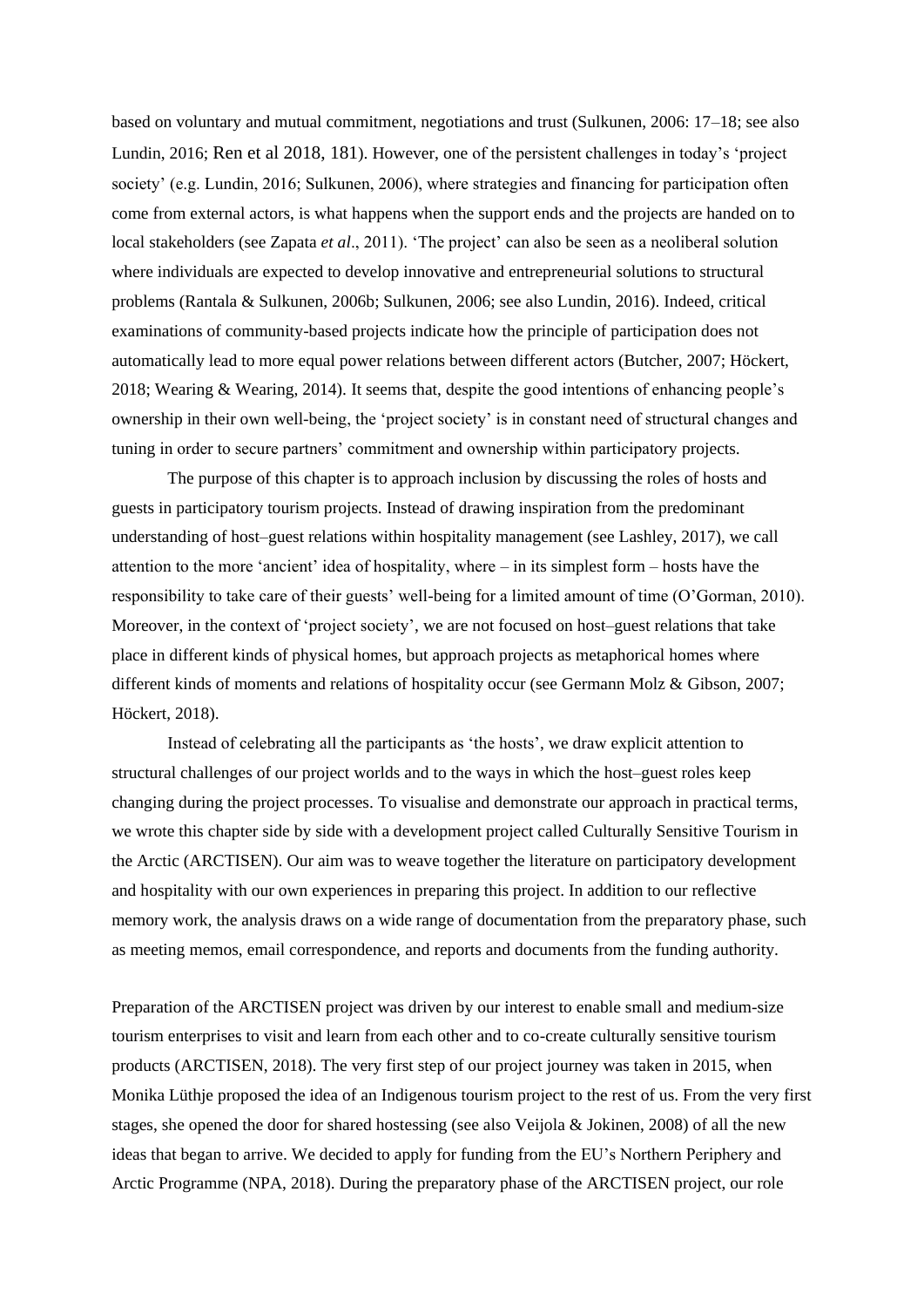was to learn and follow the conditions set by our NPA 'host'. We acknowledge that our affiliation with the University of Lapland made us look like mature guests with a well-established reputation for being able to 'follow the rules' (Germann Molz, 2014; Lundin, 2016). Nevertheless, while being the guest knocking on NPA's doors, our university team was also taking on the role of the host, who began to welcome tourism entrepreneurs, destination management organisations (DMOs), nongovernmental organisations (NGOs), municipalities and other university partners to join the preparation phase of the project. By doing this, we wished to form a new 'tourism knowledge collective' (Ren & Jóhannesson 2018: 24): a gathering around culturally sensitive tourism.

The next section guides the reader along the streams of discussions on participatory development within *tourism studies*. From there, we move to our theoretical take on host–guest relations. The next section describes how we then laid our hopes on the NPA as the host for our transnational project idea. In the final section, we conclude this chapter and suggest that the idea of hosts and guests can be used as a fruitful approach when envisioning and promoting alternative, more inclusive, sensitive and responsible tourism futures.

#### **Participatory Development in Tourism**

While the history of 'participation' – of being, doing and knowing together – is as old as humanity, it has become both a keyword and a buzzword in the contemporary search for sustainable development (Berkhöfer & Berkhöfer, 2007; Cornwall, 2006; Stiefel & Wolfe 1994). Originally, the emphasis on active local participation emerged as a response to the numerous tourism impact studies and resident attitude surveys, which indicated that few positive impacts accrued to host communities (Cohen, 1979; Keogh, 1990: 450; Tosun, 2000: 616). In the late 1970s and early 1980s, the tourism sector was still marked by little public involvement in tourism planning and it was noticed that public concerns should be incorporated into decision-making processes (de Kadt, 1979; Mathieson & Wall, 1982). Ever since, the idea of local participation has been connected, most of all, to small-scale tourism development that uses cultural and environmental resources in responsible and sustainable ways (Jamal & Getz, 1995; Scheyvens, 2002; Tuulentie & Sarkki, 2009).

Researchers have since been formulating alternative development approaches, such as *community-based tourism*, which focuses on the well-being of local host communities (see Höckert, 2011; Höckert *et al*., 2013; Jamal & Dredge, 2014; Saarinen, 2006, 2010; Telfer, 2009; Tuulentie & Sarkki, 2009). The term *Indigenous tourism* has also been seen as a form of tourism that actively involves Indigenous communities in activities and decision-making and/or acting as an attraction of the area (Hinch & Butler, 1997: 9; Hinch & Butler, 2009: Müller & Viken, 2017; see also Kugapi & de Bernardi, 2017). It has been argued that, for many Indigenous people, tourism is an opportunity to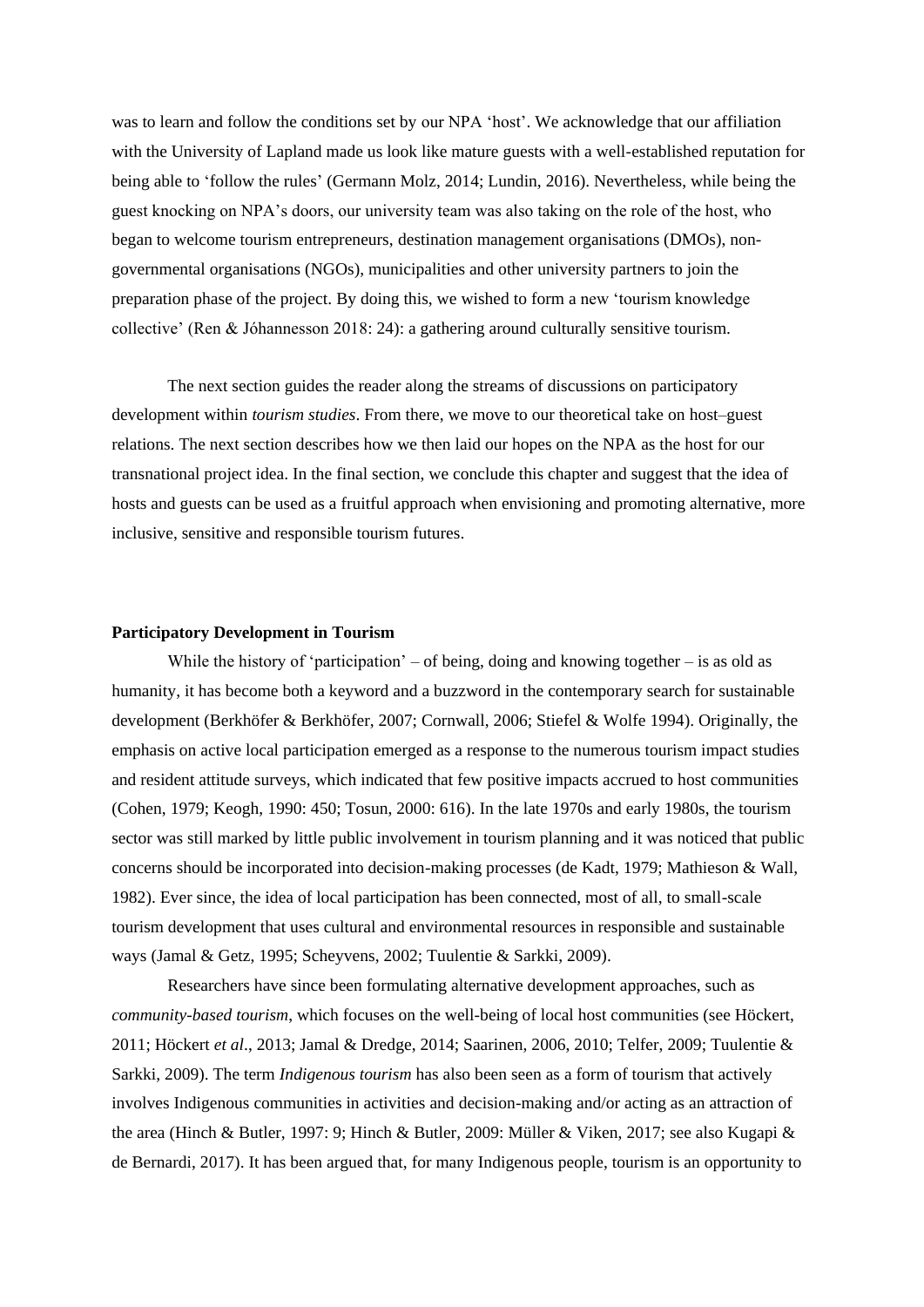earn extra income, show others part of their culture, disseminate knowledge (Tuulentie, 2006) and gain community control and ownership of tourism. Good examples of previous projects in tourism that have been planned and led by Indigenous and other local communities include the cultural and environmental *Sápmi Experience* that was created by VisitSápmi in Sweden (see de Bernardi *et al*., 2018) and the guidelines for responsible and ethically sustainable Sámi Tourism produced by the Sámi Parliament (2018) in Finland.

In recent decades, a growing number of governments and international development agencies have come to recognise the important role of local-level organisations and local-level knowledge. As a result, the participatory discourse has played an important role in the language used in project plans. Simultaneously, Jim Butcher (2007) and other tourism scholars presented sharp critiques towards participatory tourism projects run by NGOs and aid agencies. Butcher (2007) argues that while community participation is often associated with a progressive democratic approach, communities are invited to participate only to implement pre-planned projects rather than in shaping the development goals and agendas behind them; this is especially true for Indigenous communities who are often seen as 'targets rather than as agents of development' in tourism projects (Müller & Viken, 2017: 7). Moreover, critical voices within tourism studies have also drawn attention to the negative influences of participatory tourism development, such as problems in achieving the goal of benefit delivery, aggravating and creating internal conflicts and jealousies, and promoting unrealistic expectations (Hinch & Butler, 1996; Müller & Viken, 2017; Swarbrooke, 2002; Tosun, 2000; Warnholz & Barkin, 2018).

The failure of supposedly participatory projects has been explained by top-down approaches that overlook local contexts and local knowledge. In these kinds of projects, external actors – the guests – arrive in communities with ready-made plans and ideas on how the local actors should participate in their own development (see Höckert, 2018; Jamal & Dredge, 2014). As an alternative to top-down methods, bottom-up strategies place emphasis on ownership and empowerment that can lead to social, economic, psychological and political change (Arai, 1996; Scheyvens, 1999; 2002; 2003; Telfer & Sharpley, 2008: 130). Wearing and Wearing (2014) approach the issue of moral encounters in ecotourism from a feminist post-colonial perspective, which directs attention to the inequalities and intersections of gender, race and socioeconomic positions within host communities. The conceptualisation of empowerment has been used in research that focuses on the issues of gender equality (Hashimoto, 2014: 223–225; Miettinen, 2007) and Indigenous issues (de Bernardi *et al*., 2018; Nicholas & Thapa, 2018), in the context of tourism development. It has been argued that external contacts, self-esteem, pride and confidence can have a positive influence on empowerment, whereas a lack of knowledge about tourism, a lack of self-confidence or a lack of skills might lead to disempowerment even though people are seemingly participating in tourism development (de Bernardi *et al*., 2018; Höckert, 2011).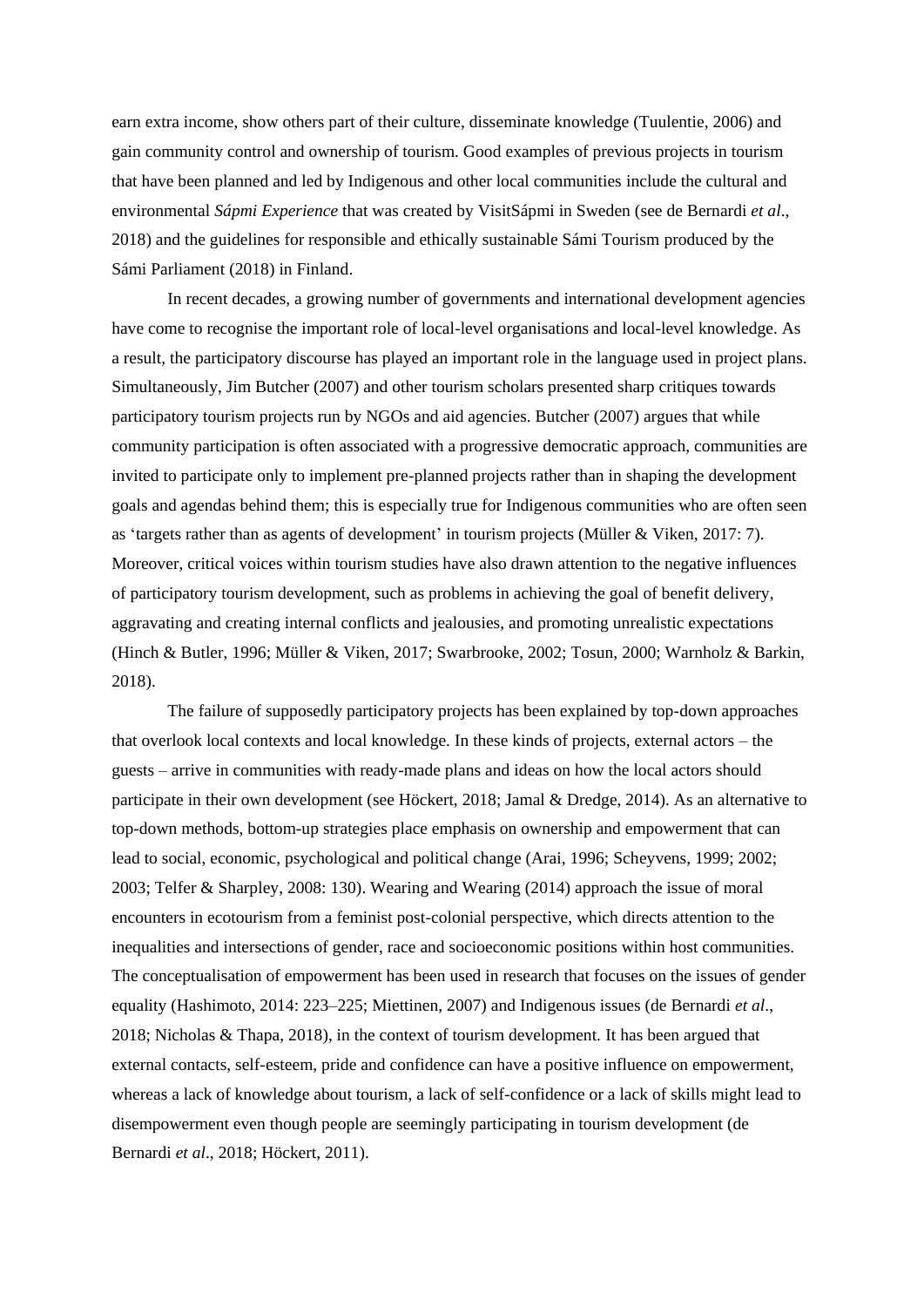In recent years, an increasing amount of post-development literature has questioned the dominance of Eurocentric worldviews on development and called for the inclusion of multiple worldviews and ways of understanding tourism and development in general (Telfer, 2009). Therefore, the notions of *local* and *Indigenous knowledge* have become commonly used concepts within the participatory tourism discourse (Jamal *et al*., 2003: 154; Prasetyo *et al*., 2019: 14; Telfer, 2009: 153; Zapata *et al*., 2011: 23). What much of the previous studies seem to agree on is how local stakeholders hold essential knowledge (Lee & Jan, 2019; Lundberg, 2015; Tanga & Maliehe, 2011; see also Kaján, 2014) that should be included in tourism development from the early stages (Lee & Jan, 2019). Nevertheless, while some researchers call for more careful attention to local knowledge (Koster *et al*., 2012), others argue that local communities are often lacking the needed knowledge and are thus seriously hindered from participating in planning and developing tourism (see Moscardo, 2008; Warnholz & Barkin, 2018). For instance, Tosun (2000: 630) has suggested that difficulties can be explained by '…cultural remoteness of host communities to tourism-related businesses in developing countries…' or local communities' unawareness of tourism markets. At the same time, Hakkarainen (2017) and Höckert (2018) have drawn attention to local actors' limited time and other resources to participate in project activities outside of their usual daily routines. In their view, this challenge has been overlooked in both research and practice.

Despite the critique and scepticism, development scholars encourage others to be careful not to throw the baby out with the bathwater and discard the idea of participation as such (e.g. Hickey  $\&$ Mohan, 2004; Leal, 2010: 77). For instance, in participatory scholar Leal's view, there exists a need to return to alternative constructs of 'the good life' (Leal, 2010: 79). In an extensive critique of the participatory 'orthodox' in tourism studies, Butcher (2007: 61) laments that even the comprehensive critical studies tend to focus on operationalising the concept of community participation rather than on the concept itself. Butcher (2012: 103) argues, similar to Wearing and Wearing (2014), that studies on local participation are often misleadingly focused only on inclusion inside the local communities and not the power relations beyond the community level. Despite the many participatory development and research projects, there has been little reflection about the value premises that shape our opinions of ideal forms of participation and development as such. For us, one of the consequences of the extensive focus on methodological packages and techniques is that the conceptualisation of community participation has lost its connections to previous theories of community development and participation, and participation has lost its philosophical meanings (Leal, 2010; see also Dredge *et al*., 2013; Jamal & Stronza, 2008).

#### **On Hosts and Guests**

Previous and existing challenges in participatory projects encourage looking for novel ways of thinking about tourism development to take into consideration a wider range of stakeholders and to sensitise ourselves towards Indigenous and other local cultures. During recent years, we have become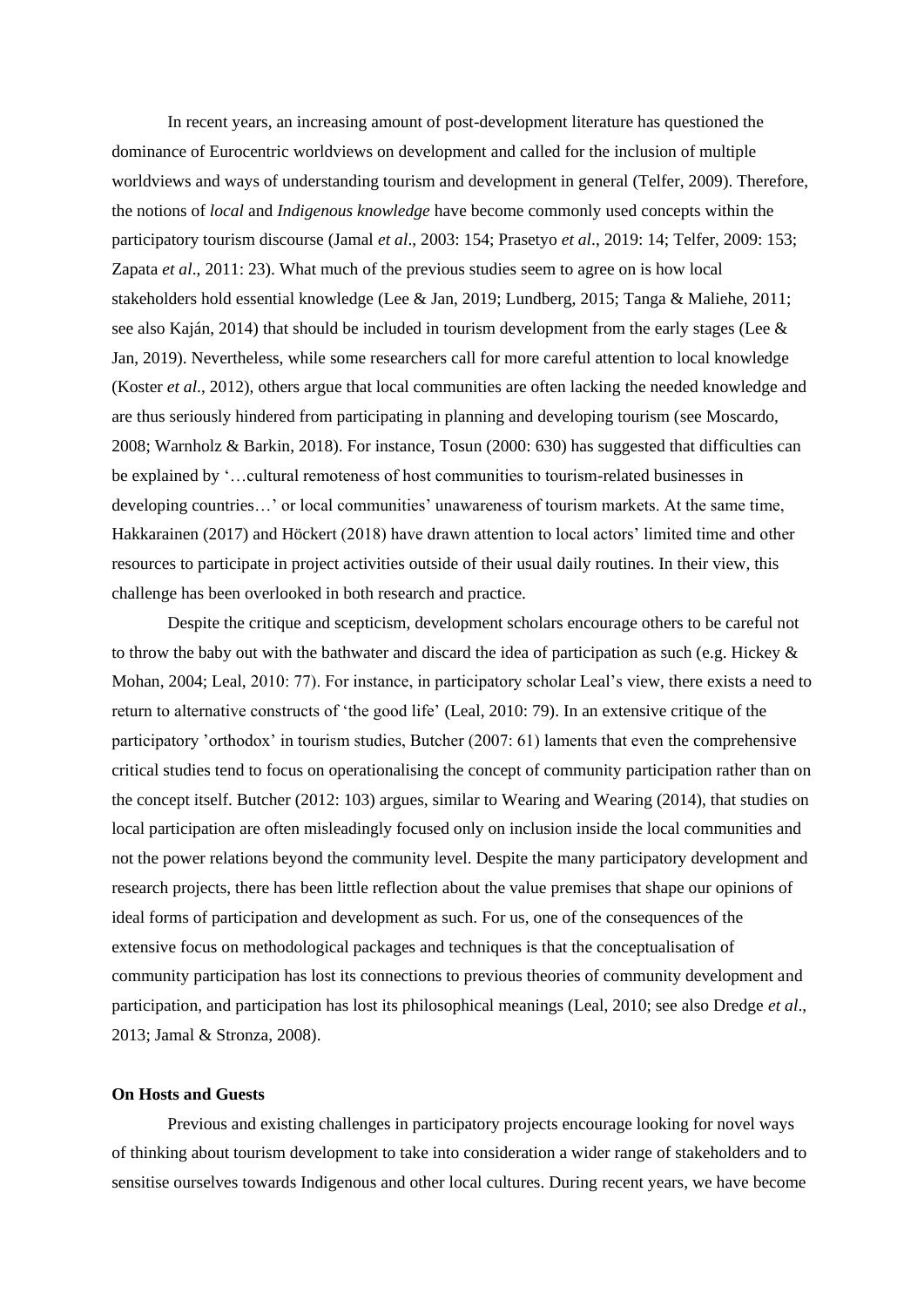convinced about the fruitfulness of approaching participatory development in terms of host–guest relations. This means, in its simplest form, replacing the goal-driven and growth-driven ideas of participation with a call for openness and reciprocity between hosts and guests (Germann Molz & Gibson, 2007; Höckert, 2018; Keen & Tucker, 2012: 97). The idea of reciprocity between hosts and guests can be understood not only as a ritual of exchanging gifts, but also as a more fundamental care relationship, where both hosts and guests take care for each other's well-being (see Länsman, 2004; Lashley, 2000; Pyyhtinen, 2014; Telfer, 2000).

In ancient stories, hospitality was described as the virtue of opening one's home to a stranger who arrives at the door (O'Gorman, 2010). This refers to the responsibility of welcoming and taking care of the one in need. Hence, the idea of hospitality simultaneously includes the call for openness towards strangers and the responsibility to offer them what they might need. However, the responsibility to take care of one's guests came with no guarantee that the surprise guest would be able to 'pay back' the hospitality of the host. The only thing that could be expected from this guest, as Immanuel Kant (1996 [1795]) later described, was not to take advantage of or abuse the host's hospitality.

The notion of hospitality has gained attention in recent years based on the growing mobility of migrants, asylum seekers, tourists, commodities and so on (Lynch *et al*., 2011). Today's tourism industries have turned hospitality into a profitable business, where the idea of reciprocity means that 'guests' pay for the hospitality services that their 'hosts' offer (see Smith, 1977). While this aspect of hospitality has taken over a big part of tourism research and education, our theoretical idea of hospitality builds on the philosophies of hospitality where the focus is on the questions of ethics, responsibility and care among hosts and guests (Germann Molz & Gibson, 2007; Höckert, 2018; Lynch *et al*., 2011; Veijola *et al*., 2014). These streams of discussions share the idea of keeping the roles of hosts and guests on the move (see Derrida, 1999; Levinas, 1969), reflecting upon the ways in which we are constantly both hosts and guests in our relations with others. What makes this approach especially fruitful is the way in which this kind of hospitality – read participation – can never be completely regulated or pre-planned; instead, it is continuously negotiated in the encounters between self and other (Höckert, 2018).

In a recent analysis, Tucker (2014: 199) points to the need for moving away from the 'assumptions of fixed cultural positions in tourism encounters, and towards focusing on the fluidity and mobility of positions and relation between so-called "tourists" and "toured"' hosts and guests. In our view, this paradigm shift is essential as it places the focus on the contradictions and ambiguities of different tourism encounters. Saying this, we suggest here that the notion of hospitality and the idea of caring relationships between hosts and guests can help us to reflect different ways of thinking, doing and accomplishing participatory development (see Höckert, 2018). As proposed by Levinas (1969), hospitality boils down to the idea of being ready for surprises and keeping the door open to the unexpected. Along these lines, we see that participatory development cannot be pre-designed, but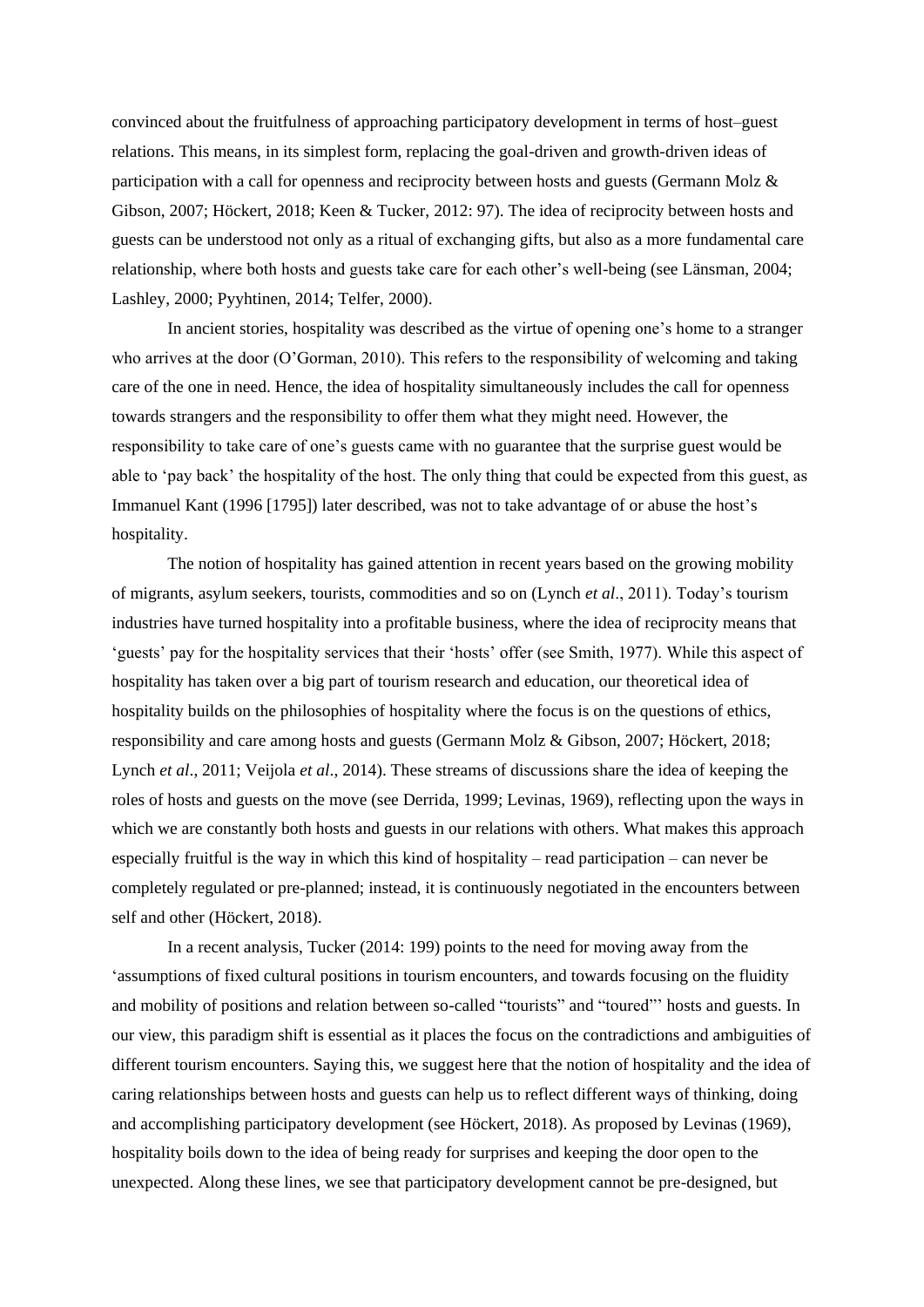must remain open to other ways of being, doing and knowing. Moreover, and still following Levinas' radical thought, instead of trying to preserve our roles as hosts of participatory projects, we must be ready to let others take on the role of the hosts; that is, being a guest is supposed to be a temporary position as it would be unbearable to always be in the role of a guest needing to follow the conditions and 'house rules' of one's host. Therefore, we suggest here that participatory projects should strive for reciprocal relations, where the roles of hosts and guests are constantly changing.

This is something that we wish to demonstrate in the following section and to introduce an alternative way of approaching subjectivity and agency in participatory projects.

#### **Hosts and Guests in the ARCTISEN Project**

The idea for the ARCTISEN project grew out of concerns about the exploitation of Sámi and other Indigenous cultures in the middle of an expansive growth in tourism beginning in 2015. While acknowledging previous Sámi tourism development projects in the area, the need for a more comprehensive, international project was supported by previous research on Indigenous Sámi tourism in northern Norway, Sweden and Finland and the Kola Peninsula in Russia (e.g. de Bernardi *et al*., 2018; Lüthje, 1998; Müller & Huuva, 2009; Müller & Pettersson, 2006; Niskala & Ridanpää, 2016; Viken & Müller, 2017). The starting point for ARCTISEN was to compare current situations across the borders, learn from others and develop something new, while the project participants, at the same time, become more powerful against the exploiting tourism industry. With a large, participatory project in mind, we began the preparatory phase to apply for project funding from the NPA.

The NPA is an EU development programme with the vision to 'generate vibrant, competitive and sustainable communities, by harnessing innovation, expanding the capacity for entrepreneurship and seizing the unique growth initiatives and opportunities of the Northern and Arctic regions in a resource efficient way' (NPA, 2018: 2). The NPA makes open, public calls for project proposals to act as hosts who invite guests (read project applicants) to suggest what kind of development projects should take place in the programme area (Finland, Sweden, Norway, Iceland, Greenland, Faroe Islands, Ireland, Northern Ireland and the United Kingdom) within the frame of its development programme. The NPA offers the possibility to apply for funding to prepare the actual (main) project application. We received preparatory funding in May 2016, which allowed us to welcome and include more stakeholders to co-plan the project.

The initial idea was to have a Sámi tourism project including Finland, Sweden and Norway. However, to fulfil the requirements of our host, the NPA, we had to enlarge our project to a more transnational one. The NPA recommended that we invite more partners to join our project, such as the World Indigenous Tourism Alliance and tourism organisations in Greenland and Canada. We aimed at a project with several kinds of partners – universities, business development agencies, small and medium-size enterprises, DMOs and NGOs. We, at the University of Lapland, as a lead partner, acted as a host and invited the previously mentioned organisations to participate and contribute to the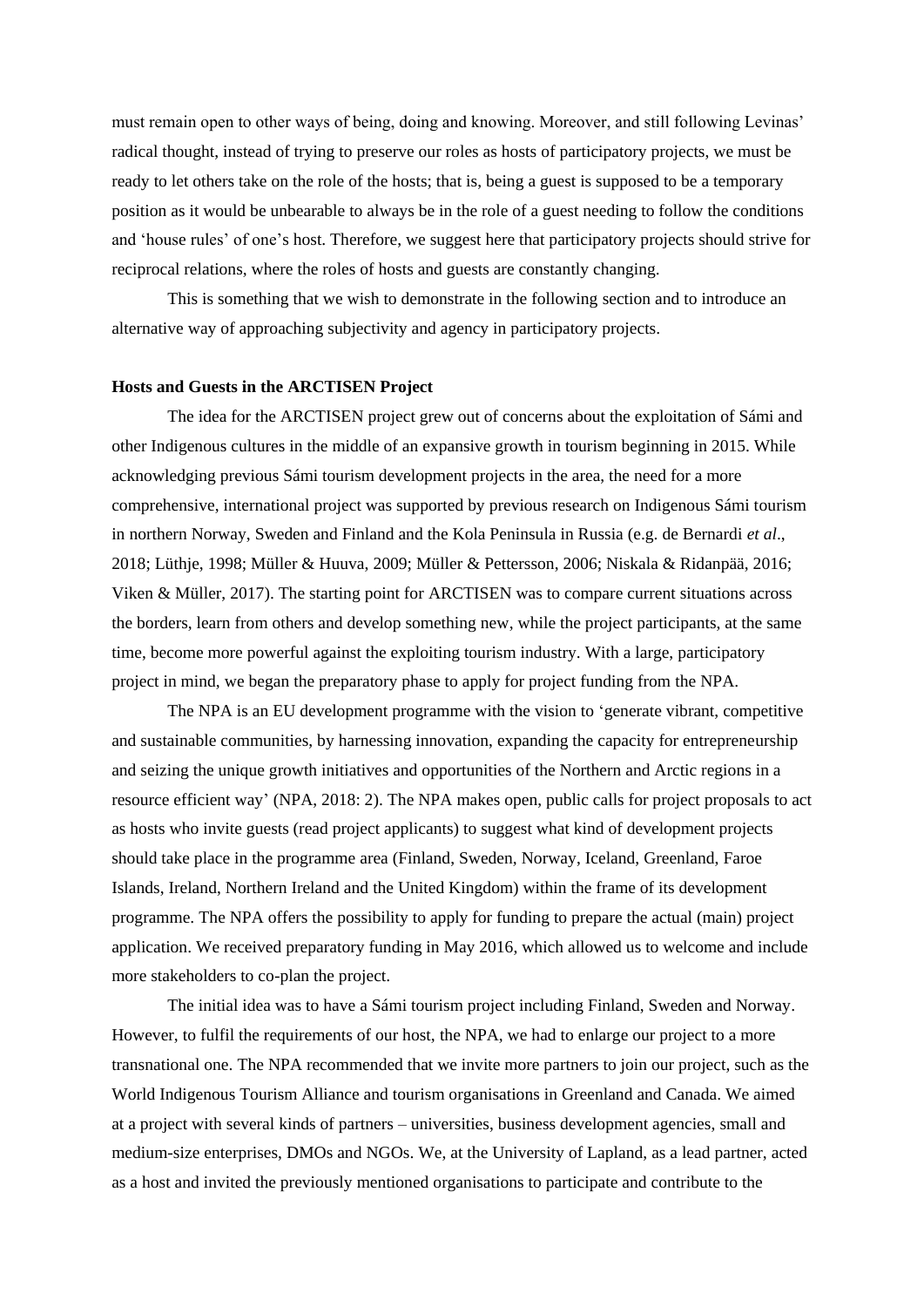project preparation as our guests. Our main criteria was to find guests who were sharing our concerns about the cultural insensitivity of current tourism development in the Arctic. While our focus was on the responsible use of cultures in tourism settings, we chose to make the project more inclusive by speaking of *culturally sensitive tourism* rather than *Indigenous tourism*. We defined culturally sensitive tourism as tourism that enhances stakeholders' self-determination, intra- and intercultural understanding, respect, empowerment and inclusion together with economic development.

What is important to acknowledge here is that the NPA encourages projects to invite two different kinds of partners – full partners and associated partners. Full partners receive funding from the NPA for project implementation; they participate in project funding with their own contribution and are responsible for project activities and reporting. Interestingly, only a community that is a legal entity – an organisation – can be a project partner in NPA projects, not, for example, a community formed by local people without membership in a formal organisation. In addition, while associated partners do not receive funding from the NPA or participate in project funding or reporting, they can participate in project activities and get their project costs covered from the project budgets of the full partners. This makes it possible for smaller organisations with limited resources to participate in ARCTISEN as associated partners. However, while the different kinds of partnerships enable a wider range of actors to join and participate in project activities, this structure excludes the smaller associated partners from project management and decision-making processes, resulting in unequal power relations within the project.

The aim of the ARCTISEN project was to find and develop solutions for the different needs of small and medium-size tourism enterprises in the Arctic. We aligned ourselves with the idea of pioneering tourism researcher Emmanuel de Kadt that 'for community interests to be taken into account in tourism (or any other) development, it is essential that those interests be articulated from the moment potential projects are identified' (de Kadt, 1979: 134). Moreover, we took seriously the aforementioned criticisms of Butcher *et al*. (2012: 118) towards the paradoxes within the participatory tourism paradigm and the misuse of participatory rhetoric. We aimed to be responsible and respectful hosts when we arranged interviews and discussions with local stakeholders, respecting their rhythms, timelines and interests. While we invited these actors to join the project planning, we were simultaneously guests who were entering their premises – thus making them the hosts.

During the discussions, our aim was to learn about the challenges, possibilities and needs of development that the local stakeholders currently faced in tourism (see Kaján, 2014; Lee & Jan, 2019; Lundberg, 2015; Tanga & Maliehe, 2011). We also discussed what kind of project they would like to have and what activities to include. Hall (2003: 100) suggested that tourism planners have the task of finding agreement between various stakeholders and interests in tourism development – and that we aimed to do. At the same time, we invited the stakeholders to participate in the project proposal as project partners and become co-hosts instead of guests. And this also happened: the organisations we invited as project partners invited new partners to the project – partners they deemed relevant.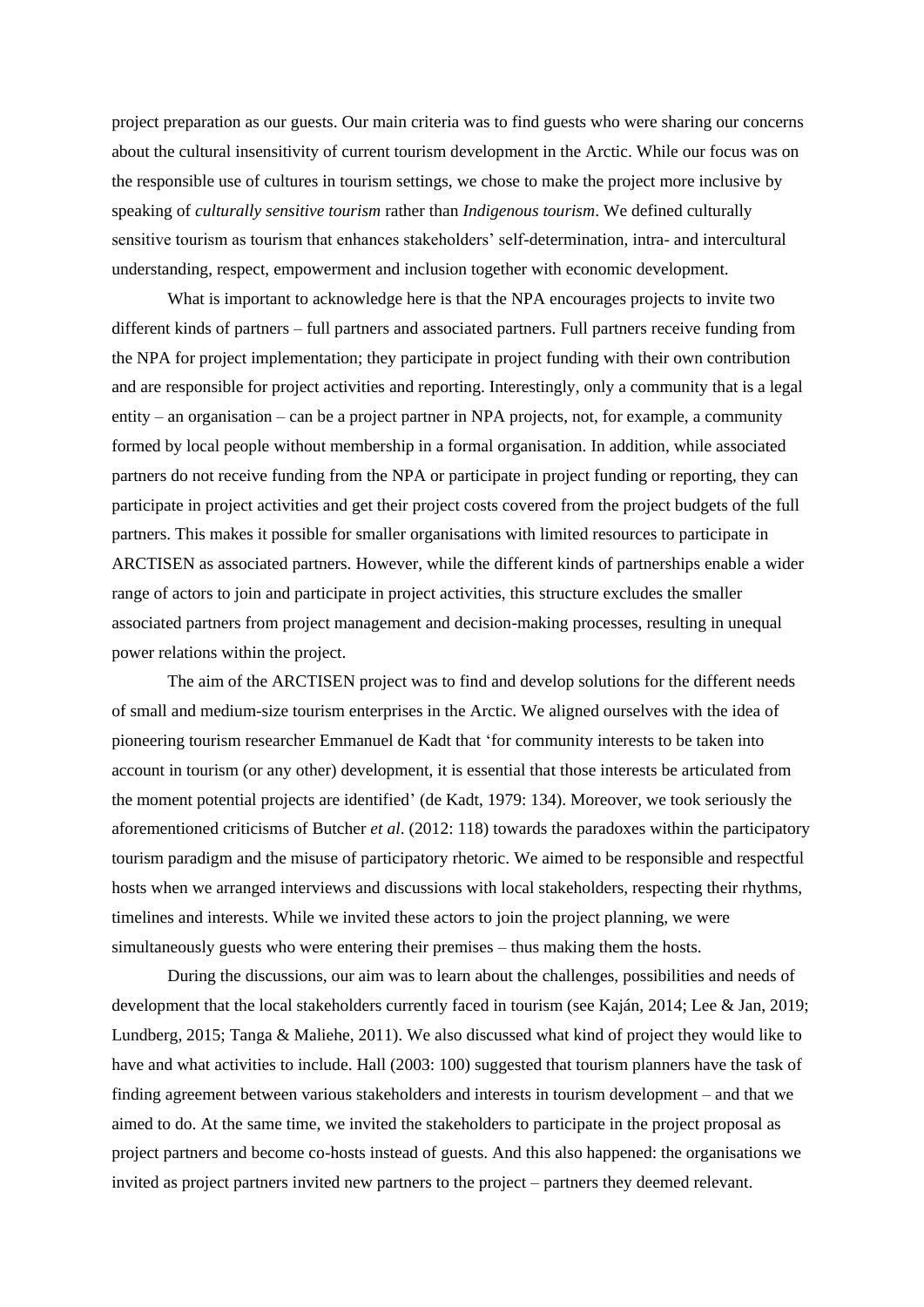Along the NPA's horizontal principle of inclusion and diversity (NPA, 2018: 10), we decided to keep the 'project home' open to everybody interested in culturally sensitive tourism development. We also wanted to plan the project so that the project activities were not only for the project partners, but others interested in them may also participate. Planning the project together with a large number of different kinds of stakeholders was a learning process for all of us (e.g. Grimwood *et al*., 2012; Koster *et al*., 2012). In line with the idea of hospitable forms of participation, the project plan became quite different from our initial ideas. This was not solely due to our discussions with the stakeholders and input from our project partners, but also because of the requirements of the NPA concerning the objectives, structure, contents and partners of the project.

After an extensive preparatory phase, we received both disappointing and encouraging news: while our first project proposal was not approved, the NPA encouraged us to modify our application and re-apply for funding. According to the NPA, one of the many challenges with the proposal was the high number of project partners, which would have made the project difficult to manage – it seemed like we had been too inclusive and welcoming during the process, and we were hence urged to cut down the number of project partners. This happened quite organically: while preparing the second draft of the project plan, some of the former project partners decided to drop out due to lack of staff and/or financial resources. NPA project partners have to cover part of the project costs themselves; this is normally done by allocating working hours of permanent staff to the project, which that can be a scarce resource. Preparation of the ARCTISEN project proposal took a lot of time and effort, and required the skills and prior experience of EU projects. In our view, it seems that only large organisations have the capacity to prepare this type of transnational project proposal. It also has to be said that, without the preparatory project funding, our university would not have been able to invest so much labour in the project planning and we would not have been able to involve so many stakeholders in the project preparation as we now could.

Interestingly, the possibility of choosing *not* to participate in tourism development is rarely discussed in the academic debates on local participation in tourism. While the participatory tourism literature takes for granted communities' interest in participating, Schilcher (2007: 59) and Jamal and Dredge (2014: 195–197) (also see Butcher, 2007; 2012: 104; George *et al*., 2009; Jamal & Stronza, 2009) are among the few authors who have brought up the question of whether people can choose not to participate in tourism development. In other words, this means accepting that tourism is not always perceived as an activity that adds to the general well-being of local communities – or to particular individuals' well-being within those communities. The core of Hinch and Butler's (1997) definition of Indigenous tourism is that Indigenous communities should have the opportunity to choose whether they want to be involved in tourism and how they want to be involved (see Müller & Viken, 2017). In our case, all the stakeholders invited to participate in the project were those who already participated in tourism development. However, we do not know how many of them did not become our project partners because culturally sensitive tourism was not the kind of tourism they wanted to develop or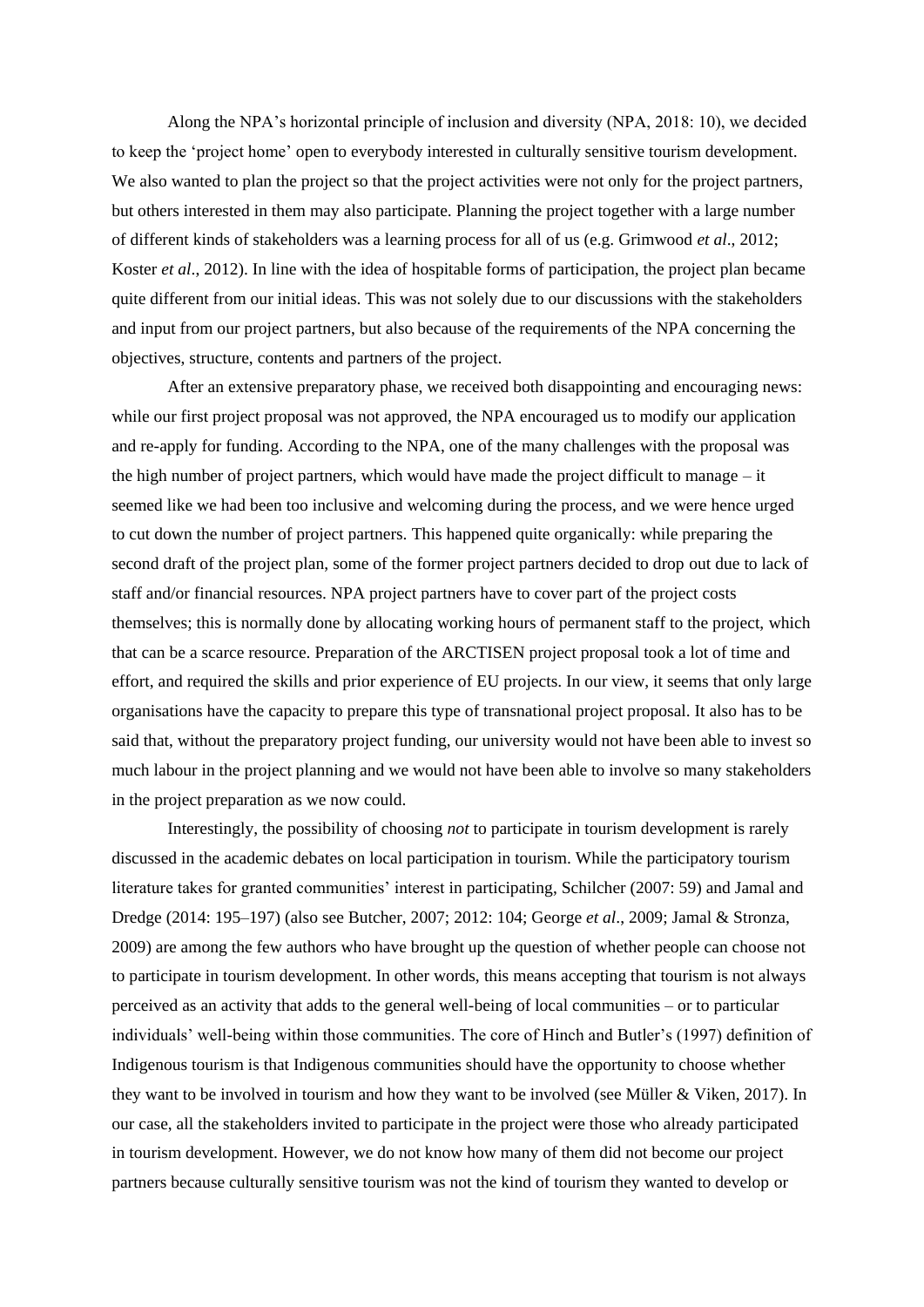because we (or the NPA) were not the kind of hosts with whom they would have liked to develop it. In any case, all those invited had the freedom to choose whether to participate in the project or not. We respected those decisions and did not ask for explanations.

The second version of our application was approved, which enabled us to start with the actual ARCTISEN project in October 2018. The inclusion principle of the NPA, the different partnership forms and the preparatory funding offered by the programme – as well as keeping the roles of hosts and guests changing – allowed us to prepare a project that includes various kinds of engaged stakeholders as partners and is based on stakeholder needs (although we were constrained by various administrative/practical matters stemming from the funding programme and the partner or other stakeholder organisations).

Swarbrooke (2002: 128) noted that, as community involvement in tourism planning can slow down and add costs to tourism planning, it can lead to faster top-down strategies. However, one commonly identified problem in community-based tourism projects is that the development brokers or tour operators might enter rural areas without prior understanding of the local realities or, for instance, the interconnection between tourism and community development (Wearing & McDonald, 2002). In practice, this has led to the implementation of participatory projects in which local communities are not properly informed about what they are participating in and what impacts their participation may have (Sammels, 2014). We agree. The participatory approach requires resources – time, money, people and cultural sensitiveness, among others.

To avoid these problems, we planned the first phase of the project to be a research phase involving interviewing project stakeholders to further improve our understanding of their challenges, development needs, visions and wishes concerning the project. The rest of the planned project activities were based on this information, many of them co-created together with the stakeholders participating in the project. However, the project activities must be congruent with the plan we presented in the project application. From a participatory perspective, we find this problematic, especially in the rapidly changing tourism business where new challenges and development needs may be unanticipated. This is a constraint we have to negotiate with the NPA during the project implementation phase to keep the project up-to-date and inclusive.

### **Towards Inclusive Project Futures**

The purpose of this chapter was to rethink the idea of enhancing inclusive tourism development through participatory tourism projects. We have suggested here that the notions of hosts and guests can offer an alternative way of understanding the pitfalls and possibilities of initiatives that aim at giving voice to a wide range of tourism stakeholders. Keeping the roles of hosts and guests constantly changing in participatory project preparation and implementation may result in more inclusive development projects. Therefore, we suggest that participation in project development can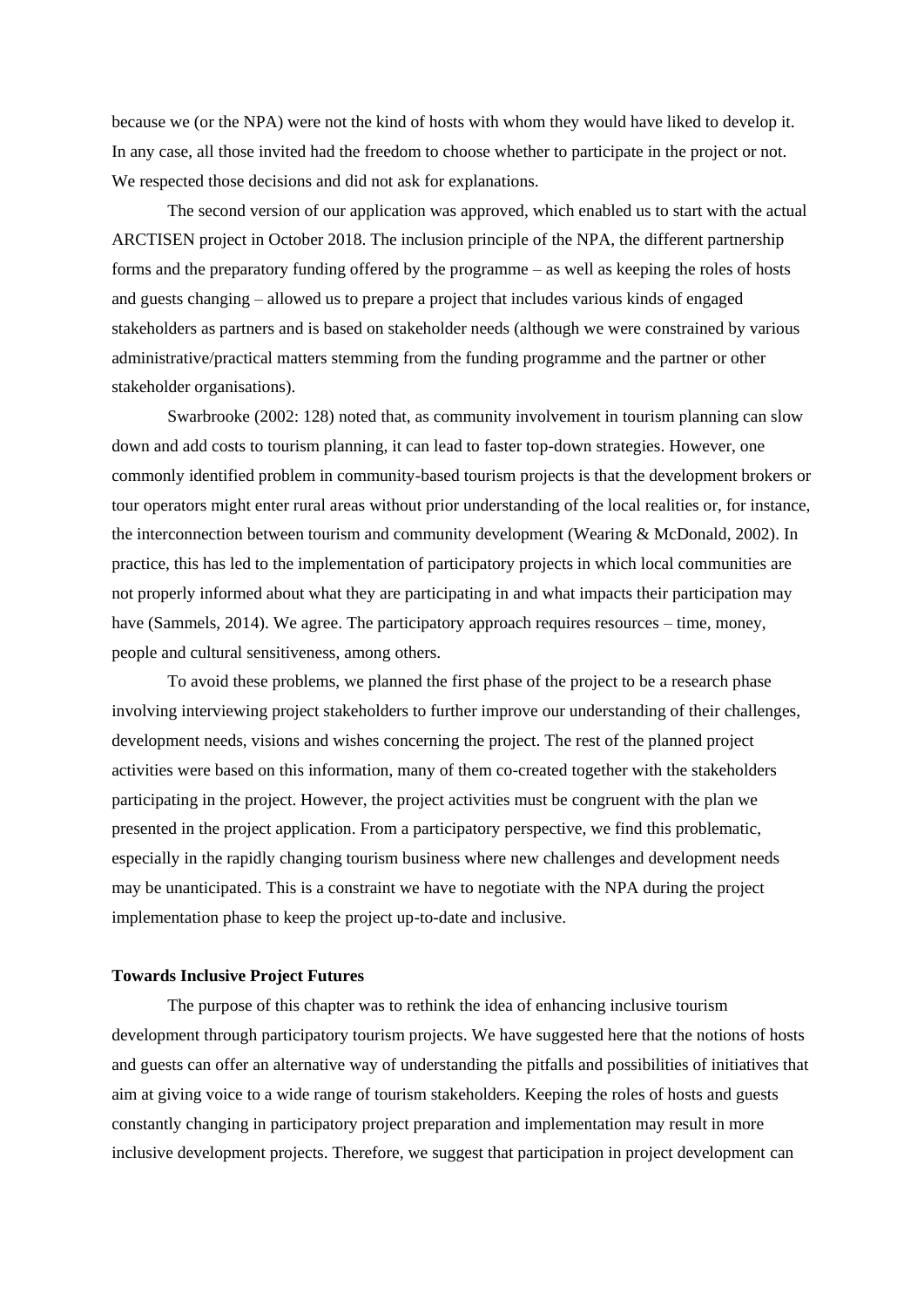be thought as taking the roles of hosts and guests who care for each other's well-being through the project process – and even after (see Ren & Jóhannesson 2018).

We have argued that the idea of participation meets many practical constraints and limitations that must be taken into account to enable genuine inclusion, involvement and engagement (e.g. Hall, 2003; Scheyvens, 2011). While entrepreneurs and other tourism stakeholders have only limited time and other resources (Hakkarainen, 2017; Höckert, 2018), participation – as host and/or guest – requires resources and meeting various conditions set by the funding bodies. Nevertheless, we hope to avoid the unfruitful either–or debate on whether or not we should do participatory projects or whether or not local communities should be included in tourism development. In our view, this kind of discourse should be avoided as it keeps constructing an illusion of local participation as something decided and controlled by outsiders – as if participation and inclusion were something that could be initiated or stopped merely by external experts.

Although there is consensus among tourism scholars that tourism and development brokers play a significant role in participatory tourism projects (e.g. Cheong & Miller, 2000; van der Duim *et al*., 2006), opinions about the responsibilities of these development intermediaries vary greatly. In addition to distributing financial support to participants, project workers should also provide technical assistance, capacity building and possibilities for networking (see Miettinen, 2007; Wearing & McDonald, 2002; Wearing & Wearing, 2014). While planning and preparing for the ARCTISEN project, we aimed at creating a 'project community' in which the roles of teachers and learners, hosts and guests would be fluid and constantly changing. Indeed, project type development can be thought of in terms of formulating temporary communities of hosts and guests. However, instead of trying to simplify project or local communities we should see them (us) as inevitably complex and diffuse, and continuously on the move (see Cole 2006: 95; Veijola *et al*., 2014).

In this chapter, we have considered projects as things that can never be completely regulated or pre-planned but continuously negotiated in the encounters between self and other (see Höckert, 2018). To re-think the relations between tourism experts and different kinds of tourism stakeholders, we suggest questioning goal-driven ideas of participation and call for new spaces for more mobile and hybrid subject positions (Höckert, 2018; Keen & Tucker 2012: 97; Tucker, 2014). Saying this requires the deconstruction of assumed or pre-defined roles of hosts and guests, teachers and learners in participatory development (for the notion of post-host–guest society, see Veijola and Jokinen (2008)). Moreover, we aimed to challenge the idea that project workers alone have the role of the hosts, responsible for planning and arranging the 'best party' ever.

While imagining more hospitable and innovative ways of doing development, we have drawn attention to the challenges of hospitable projects within the prevailing project funding systems – with precise plans and measurable outputs. As shown by the example of our preparation for the ARCTISEN project, funding schemes can both enable and constrain inclusion in development projects. In our case, the preparatory project funding as well as the possibility to include associate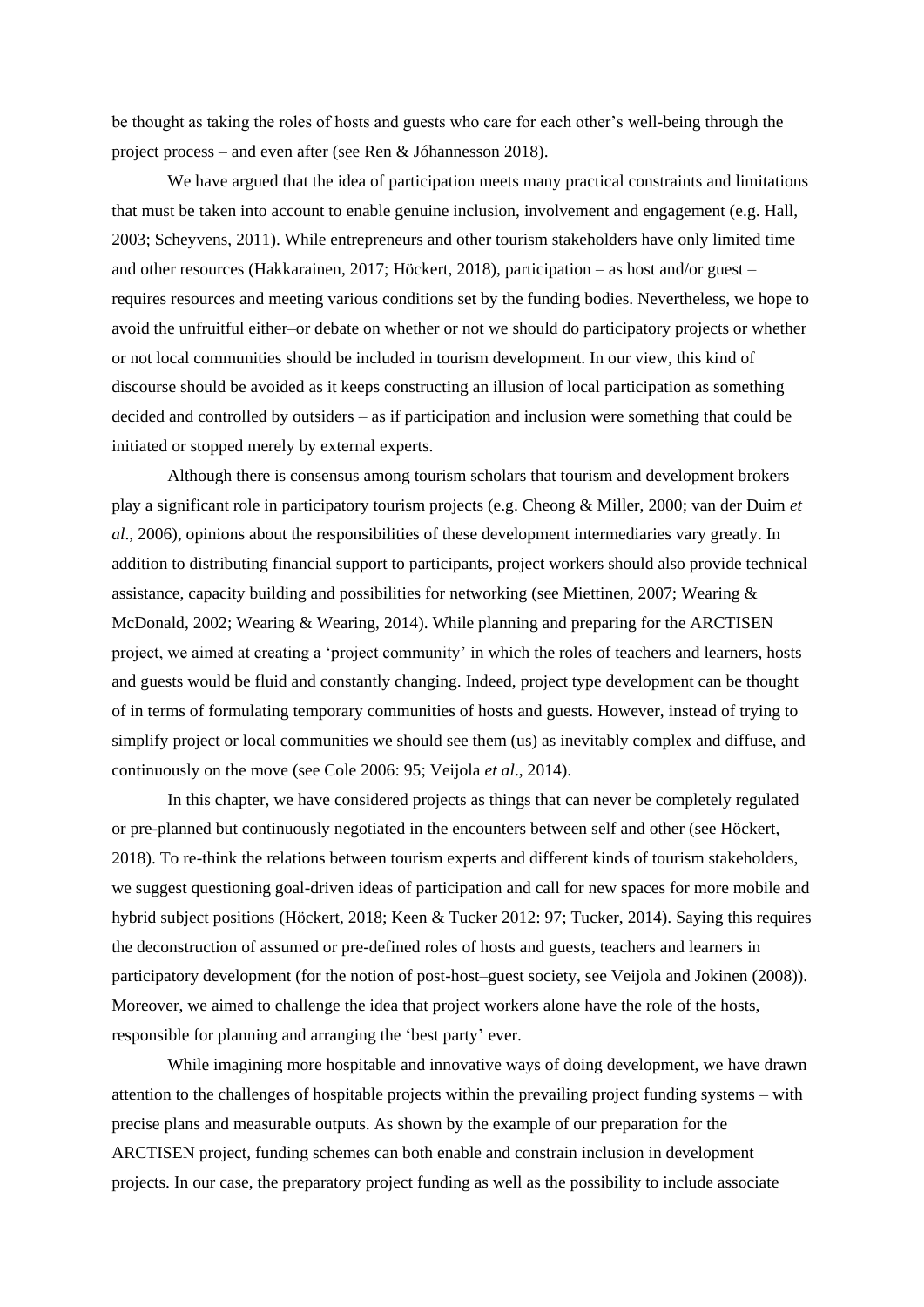partners in the project and offer project activities to others than the project partners made the project more participatory and inclusive. At the same time, only formal organisations were accepted as project partners and, in order to receive funding, they had to contribute their own resources to the project as well. Are these constraints necessary? Could we imagine an alternative kind of project society?

While writing the last lines of this chapter, the ARCTISEN project has already been running for a year. At this point, we are co-hosting the project with other partners who seem to have strong engagement and ownership in the project. The hosting and guesting of the project activities has been shared among the project partners and a wide range of other tourism stakeholders in a way that could not be completely pre-planned or anticipated. Instead of expecting that all the doors would be open or opened for us, we are committed to continue culturally sensitive negotiations with a wide range of hosts and guests.

#### **Acknowledgements**

Many thanks to all the small and medium-size enterprises, municipalities, DMOs and others who believed in the ARCTISEN project idea and participated in developing it further. We also want to express our gratitude to all our colleagues at the University of Lapland and other institutes and organisations who contributed to construction of the project's foundations over the years. Not least of which, we wish to thank the people within the NPA for being supportive in their hosting and the referees who commented on our chapter. Thank you!

#### **References**

- Aitchison, C.C. (2007) Marking difference or making a difference: Constructing places, policies and knowledge of inclusion, exclusion and social justice in leisure, sport and tourism. In I. Ateljevic, A. Pritchard and N. Morgan (eds) *The Critical Turn in Tourism Studies: Innovative Research Methodologies* (pp. 77–90). Amsterdam: Elsevier.
- Arai, S. (1996) Benefits of citizen participation in a healthy communities initiative: Linking community development and empowerment. *Journal of Applied Recreation Research* 21, 25– 44.
- ARCTISEN (2018) See<http://sensitivetourism.interreg-npa.eu/> (accessed March 2020).
- Berkhöfer, U. and Berkhöfer, A. (2007) 'Participation' in development thinking Coming to grips with a truism and its critiques. In S. Stoll-Kleemann and M. Welp (eds) *Stakeholder Dialogues in Natural Resource Management: Theory and Practice* (pp. 79–116). London: Springer.
- Buhalis, D. and Darcy, S. (eds) (2011) *Accessible Tourism, Concepts and Issues*. Bristol: Channel View Publications.

Butcher, J. (2007) *Ecotourism, NGOs and Development*. London: Routledge.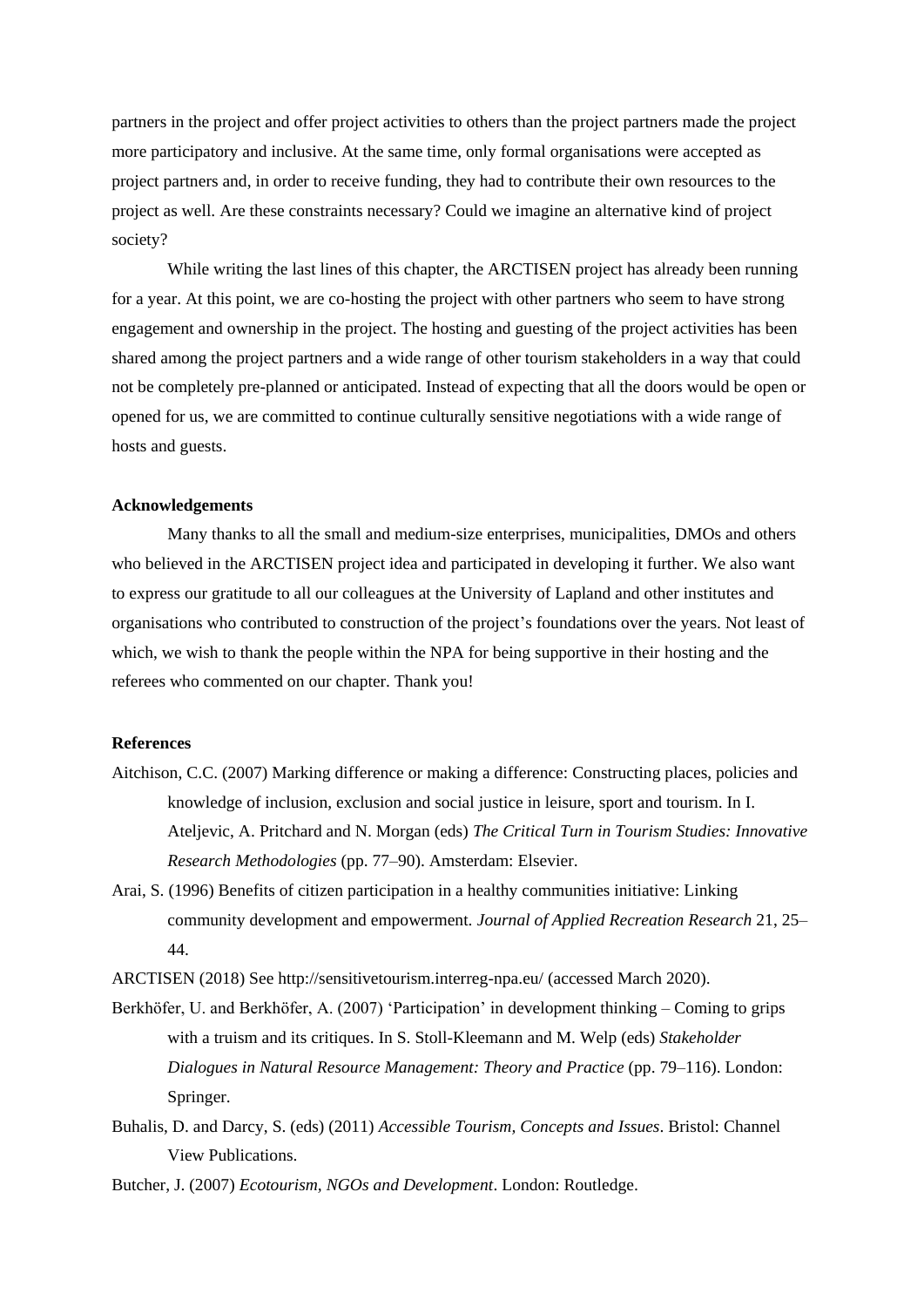- Butcher, J. (2012) The mantra of 'community participation' in context. In T.V. Singh (ed.) *Critical Debates in Tourism* (pp. 102–108). Bristol: Channel View Publications.
- Butcher, J., Weaver, D. and Singh, S. (2012) Does community participation empower local people? In T.V. Singh (ed.) *Critical Debates in Tourism* (pp. 101–121). Bristol: Channel View Publications.
- Cheong, S. and Miller, M. (2000) Power and tourism: A Focauldian observation. *Annals of Tourism Research* 27 (2), 371–390.
- Cohen, E. (1979) A phenomenology of tourist experiences. *Sociology* 13 (2), 179–201.
- Cole, S. (2006) Cultural tourism, community participation and empowerment. In M.K. Smith and M. Robinson (eds) *Cultural Tourism in a Changing World. Politics, Participation and (Re)presentation* (pp. 89–103). Clevedon: Channel View Publications.
- Cornwall, A. (2006) Historical perspectives on participation in development. *Commonwealth and Comparative Politics* 44 (1), 27–43.
- Darcy, S. (2010) Inherent complexity: Disability, accessible tourism and accommodation information preferences. *Tourism Management* 31 (6), 816–826.
- de Bernardi, C., Kugapi, O. and Lüthje, M. (2018) Sámi indigenous tourism empowerment in the Nordic countries through labelling systems. Strengthening ethnic enterprises and activities. In I.B. de Lima and V. King (eds) *Tourism and Ethnodevelopment. Inclusion, Empowerment and Self-determination* (pp. 200–212). Abingdon: Routledge.
- de Kadt, E. (1979) *Tourism, Passport to Development?* Oxford: Oxford University Press.
- Derrida, J. (1999) *Adieu to Emmanuel Levinas*, translated by P.A. Brault and M. Naas. Redwood City, CA: Stanford University Press
- Dredge, D., Hales, R. and Jamal, T. (2013) Community case study research: Researcher operacy, embeddedness and making research matter. *Tourism Analysis* 18 (1), 29–43.
- George, E.W, Mair H. and Reid, D.G. (2009) *Rural Tourism Development Localism and Cultural Change*. Bristol: Channel View Publications.
- Germann Molz, J. (2014) Camping in clearing. In S. Veijola, J. Germann Molz, O. Pyyhtinen, E. Höckert and A. Grit (eds) *Disruptive Tourism and its Untidy Guests. Alternative Ontologies for Future Hospitalities* (pp. 19–41). New York: Palgrave MacMillan.
- Germann Molz, J. and Gibson, S. (2007) Introduction: Mobilizing and mooring hospitality. In J. Germann Molz and S. Gibson (eds) *Mobilizing Hospitality. The Ethics of Social Relations in a Mobile World* (pp. 1–26). Aldershot: Ashgate.
- Grimwood, B.S.R., Doubleday, N.C., Ljubicic, G.J., Donaldson S.G. and Blangy, S. (2012) Engaged acclimatization: Towards responsible community-based participatory research in Nunavut. *The Canadian Geographer* 56 (2), 211–230.
- Haanpää, M., Hakkarainen, M. and Harju-Myllyaho, A. (2018) Katsaus yhteiskunnalliseen yrittäjyyteen matkailussa: osallisuuden mahdollisuudet pohjoisen urbaaneissa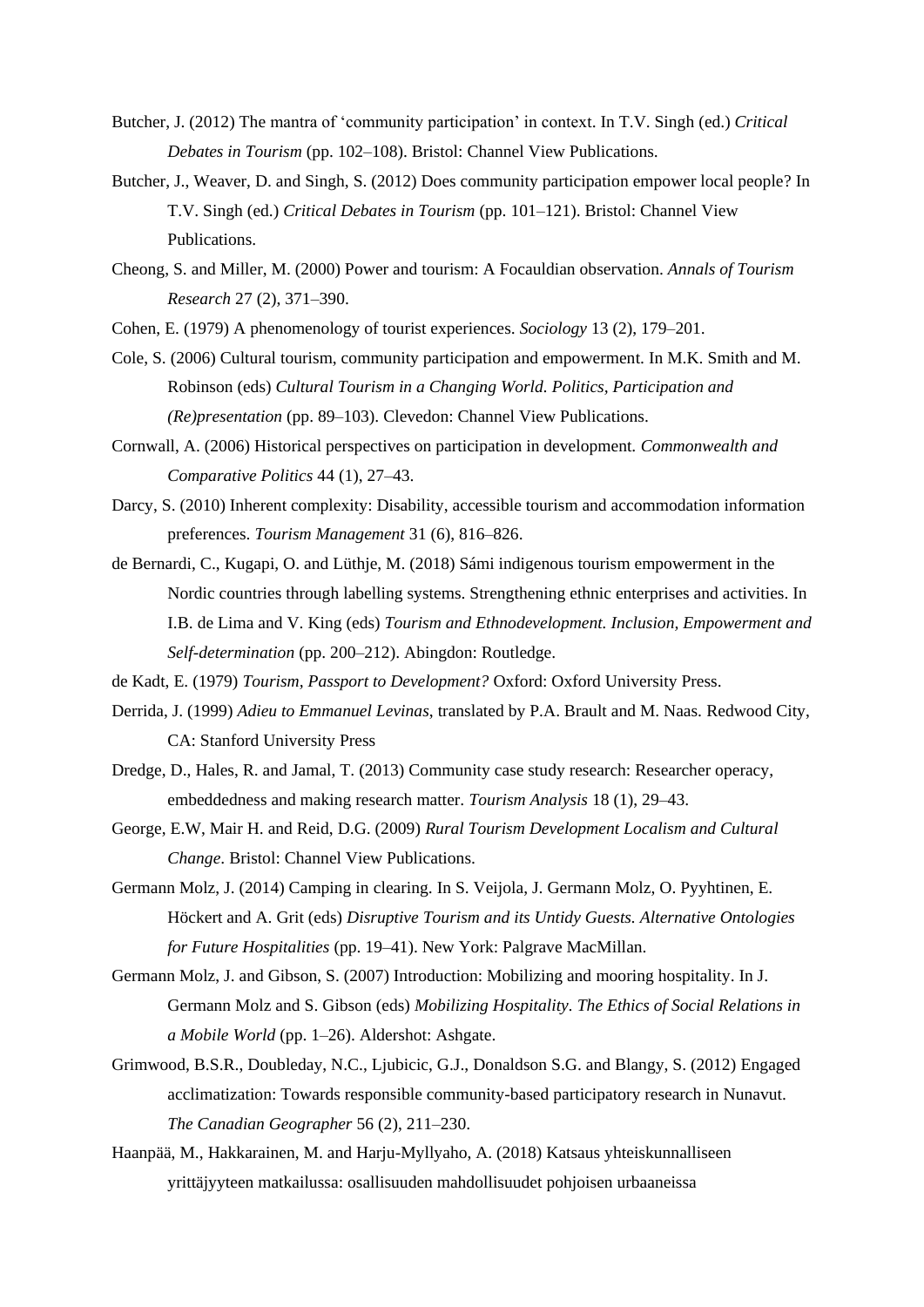paikallisyhteisöissä (Review of social entrepreneurship in tourism: possibilities of participation in the Northern urban communities). *The Finnish Journal of Tourism Research* 14 (2), 44–58.

- Hakkarainen, M. (2017) Matkailutyön ehdot syrjäisessä kylässä (The conditions of tourism work in a remote village) Acta Universitatis Lapponiensis 357, Rovaniemi: Lapland University Press.
- Hall, J., Matos, S., Sheehan, L. and Silvestre, B. (2012) Entrepreneurship and innovation at the base of the pyramid: A recipe for inclusive growth or social exclusion? *Journal of Management Studies, 49(4), 785-812.*
- Hall, M.C. (2003) Politics and place: An analysis of power in tourism communities. In T. Singh, J.T. Dallen and R.K. Dowling (eds) *Tourism in Destination Communities* (pp. 99–114). Wallingford: CABI Publishing.
- Hashimoto, A. (2014) Tourism and socio-cultural development issues. In R. Sharpley and D.J. Telfer (eds) *Tourism and Development, Concepts and Issues* (2nd edn) (pp. 205–236). Bristol: Channel View Publications.
- Hickey, S. and Mohan, G. (eds) (2004) *Participation: From Tyranny to Transformation?* New York, NY: Zed Books.
- Hinch, T. and Butler, R. (1996) Indigenous tourism: a common ground for discussion. In R. Butler and T. Hinch (eds) *Tourism and Indigenous Peoples* (pp. 3–19). London: International Thomson Publishing.
- Hinch, T. and Butler, R. (2009) Indigenous tourism. *Tourism Analysis* 14 (1), 15–27.
- Höckert, E. (2011) Community-based tourism in Nicaragua: A socio-cultural perspective. *The Finnish Journal of Tourism Research* 7 (2), 7–25.
- Höckert, E. (2018) *Negotiating Hospitality: Ethics of Tourism Development in the Nicaraguan Highlands*. London: Routledge.
- Höckert, E., Hakkarainen, M. and Jänis, J. (2013) Matkailun paikallinen kehittäminen maaseudulla (Participatory tourism development in rural areas). In S. Veijola (ed.) *Matkailututkimuksen lukukirja* (pp. 160–172). Rovaniemi: Lapin Yliopistokustannus.
- Jamal, T. (2019) *Justice and Ethics in Tourism*. London: Earthscan.
- Jamal, T. and Dredge, D. (2014) Tourism and community development issues. In R. Sharpley and D. Telfer (eds) *Tourism and Development: Concepts and Issues* (2nd edn) (pp. 178–204). London: Channel View Publications.
- Jamal, T. and Getz, D. (1995) Collaboration theory and community tourism planning. *Annals of Tourism Research* 22 (1), 186–204.
- Jamal, T. and Stronza, A. (2008) "Dwelling" with ecotourism in the Peruvian Amazon: Cultural relationships in local-global spaces. *Tourist Studies* 8 (3), 313–336.
- Jamal, T., Everett, J. and Dann, G. (2003) Ecological rationalization and performative resistance in natural area destinations. *Tourist Studies* 3 (2), 143–169.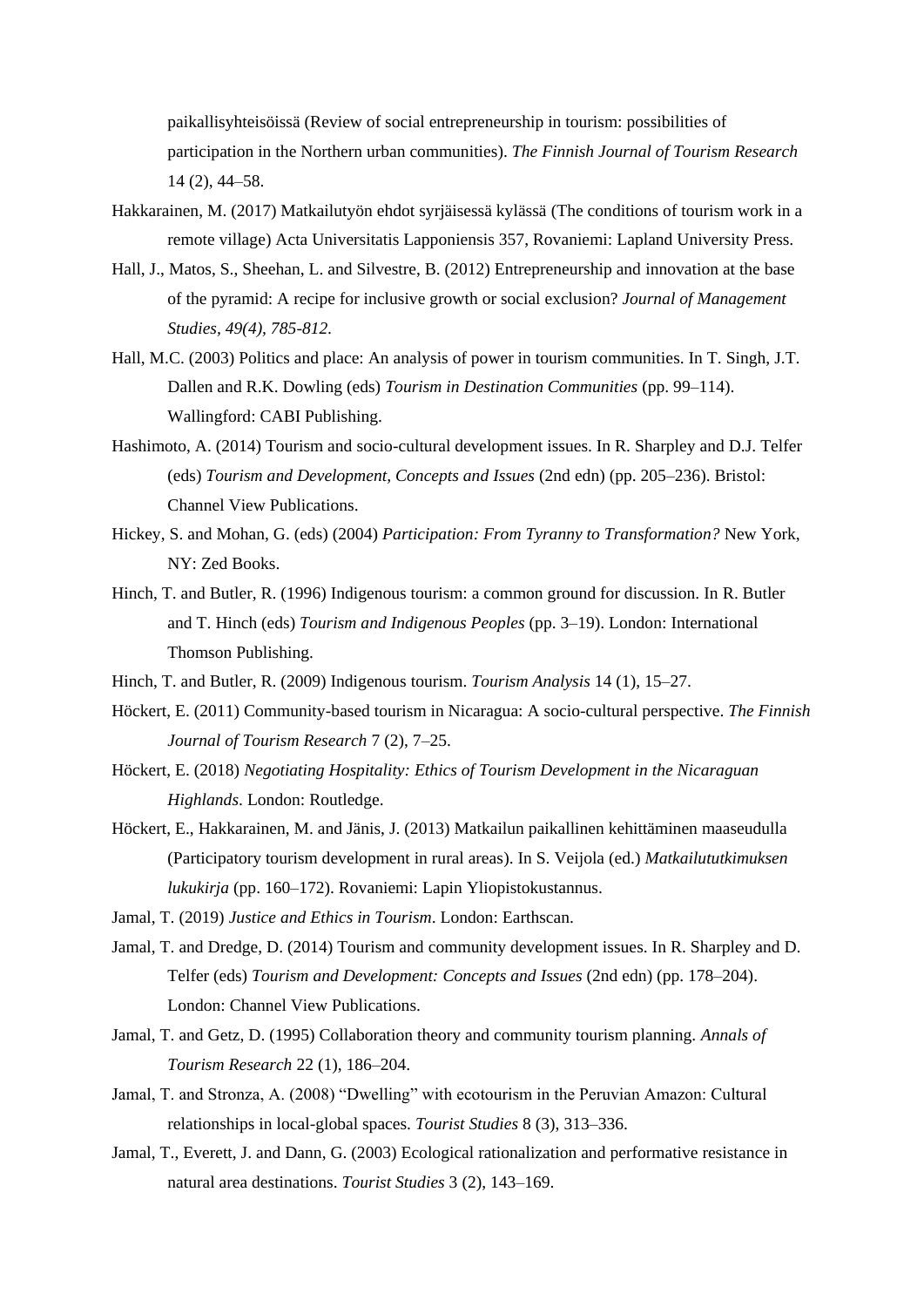- Kant, I. (1996 [1795]) Toward perpetual peace: a philosophical project. In M.J. Gregor (transl.) *Practical Philosophy: The Cambridge Edition of the Works of Immanuel Kant*. Cambridge: Cambridge University Press.
- Kaján, E. (2014) Community perceptions to place attachment and tourism development in Finnish Lapland. *Tourism Geographies* 16 (3), 490–511, doi:10.1080/14616688.2014.941916.
- Keen, D. and Tucker, H. (2012) Future spaces of postcolonialism in tourism. In J. Wilson (ed.) *The Routledge Handbook of Tourism Geographies* (pp. 97–102). London: Routledge .
- Keogh, B. (1990) Public participation in community tourism planning. *Annals of Tourism Research* 17, 449–465.
- Koster, R., Baccar, K. and Lemelin, H. (2012) Moving from research ON, to research WITH and FOR Indigenous communities: A critical reflection on community-based participatory research. *The Canadian Geographer* 56 (2), 195–210, doi:10.1111/j.1541-0064.2012.00428.
- Kugapi, O. and de Bernardi, C. (2017) Alkuperäiskansamatkailu (Indigenous tourism). In J. Edelheim and H. Ilola (eds) *Matkailututkimuksen avainkäsitteet* (*Key Concepts in Tourism Research*) (pp. 70–75). Rovaniemi: Lapland University Press.
- Länsman, A.S. (2004) *Väärtisuhteet Lapin Matkailussa. Kulttuurianalyysi suomalaisten ja saamelaisten kohtaamisesta* (*Host–Guest Relations in Tourism in Sápmi*). Oulu: Kustannus-Puntsi.
- Lashley, C. (2017) Introduction. Research on hospitality: the story so far/ways on knowing hospitality. In C. Lashley (ed.) *The Routledge Handbook of Hospitality Studies* (pp. 17–26). Abingdon: Routledge.
- Lashley, C. (2000) Towards a theoretical understanding. In C. Lashley and A. Morrison (eds) *In Search of Hospitality: Theoretical Perspectives and Debates* (pp. 1–17). Oxford: Butterworth-Heinemann.
- Leal, P.A. (2010) Participation: the ascendancy of a buzzword in the neo-liberal era. In A. Cornwall and D. Eade (eds) *Deconstructing Development Discourse. Buzzwords and Fuzzwords* (pp. 539–548). Oxford: Oxfam GB.
- Lee, T.H. and Jan, F.-H. (2019) Can community-based tourism contribute to sustainable development? Evidence from residents' perceptions of the sustainability. *Tourism Management* 70, 368–380, do[i:10.1016/j.tourman.2018.09.003.](https://doi.org/10.1016/j.tourman.2018.09.003)
- Levinas, E. (1969) *Totality and Infinity. An Essay of Exteriority*. Pittsburgh, PA: Duquesne University Press.
- Lundberg, E. (2015) The level of tourism development and resident attitudes: A comparative case study of coastal destinations. *Scandinavian Journal of Hospitality and Tourism* 15 (3), 266– 294, doi[:10.1080/15022250.2015.1005335.](https://doi.org/10.1080/15022250.2015.1005335)
- Lundin, R. (2016) Project society: Paths and challenges. *Project Management Journal* 47 (4), 7–15.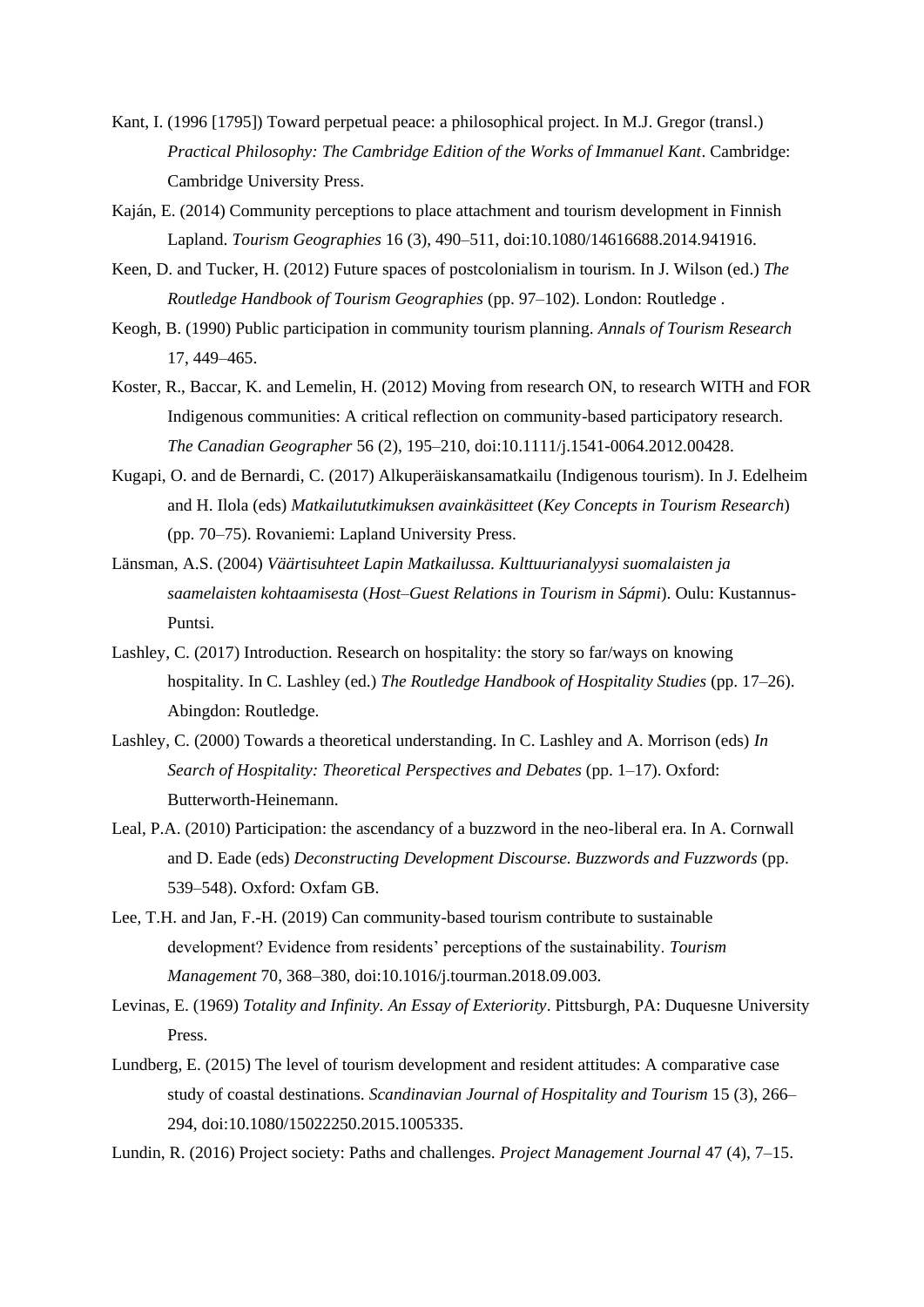- Lüthje, M. (1998) The impacts of tourism on Saami domicile area from the point of view of carrying capacity and Saami culture of the area. In S. Aho, H. Ilola and J. Järviluoma (eds) *Dynamic Aspects in Tourism Development. Proceedings of the 5th Nordic Symposium on Tourism Research* (Vol. 1 pp. 31–46). Rovaniemi: University of Lapland Press.
- Lynch, P., Germann Molz, J., McIntosh, A., Lugosi P. and Lashley, P. (2011) Theorizing Hospitality, Editorial in Hospitality & Society. 1:1, 3–24.
- Mathieson, A. and Wall, G. (1982) *Tourism: Economic, Physical and Social Impacts*. London: Longman.
- Miettinen, S. (2007) *Designing the Creative Tourism Experience: A Service Design Process with Namibian Crafts People.* Publication series of University of Art and Design Helsinki A 81. Jyväskylä: Gummerus kirjapaino Oy.
- Minghetti, V. and Buhalis, D. (2010) Digital divide in tourism. *Journal of Travel Research* 49 (3), 267–281, doi:10.1177/0047287509346843.
- Minnaert, L., Maitland, R. and Miller, G. (2011) What is social tourism? *Current Issues in Tourism* 14 (5), 403–415.
- Moscardo, G. (2008) Community Capacity Building: An Emerging Challenge for Tourism Development, in G. Moscardo (ed.) Building Community Capacity for Tourism Development (pp. 1–16). Oxfordshire: CABI.
- Müller, D.K. and Huuva, S.K. (2009) Limits to Sami tourism development: The case of Jokkmokk, Sweden. *Journal of Ecotourism* 8 (2), 115–127, doi:10.1080/14724040802696015.
- Müller, D.K. and Pettersson, R. (2006) Sámi heritage at the winter festival in Jokkmokk, Sweden. *Scandinavian Journal of Hospitality and Tourism* 6 (1), 54–69, doi:10.1080/15022250600560489.
- Müller, D.K. and Viken, A. (2017) Indigenous tourism in the Arctic. In A. Viken and D.K. Müller (eds) *Tourism and Indigeneity in the Arctic* (pp. 3–15). Bristol: Channel View Publications.
- Nicholas, L. and Thapa, B. (2018) Tourism in the Fond Gens Libre Indigenous community in Saint Lucia. Examining impacts and empowerment. In I.B. de Lima and V. King (eds) *Tourism and Ethnodevelopment. Inclusion, Empowerment and Self-determination* (pp. 246–259). Abingdon: Routledge.
- Niskala, M. and Ridanpää, J. (2016) Ethnic representations and social exclusion: Sáminess in Finnish Lapland tourism promotion. *Scandinavian Journal of Hospitality and Tourism* 16 (4), 375– 394, doi:10.1080/15022250.2015.1108862.
- NPA (Northern Periphery and Arctic Programme) (2018) Programme manual. See <http://www.interreg-npa.eu/for-project-managers/programme-manual/> (accessed May 2019).
- O'Gorman, K. (2010) *The Origins of Hospitality and Tourism*. Oxford: Goodfellow Publishers.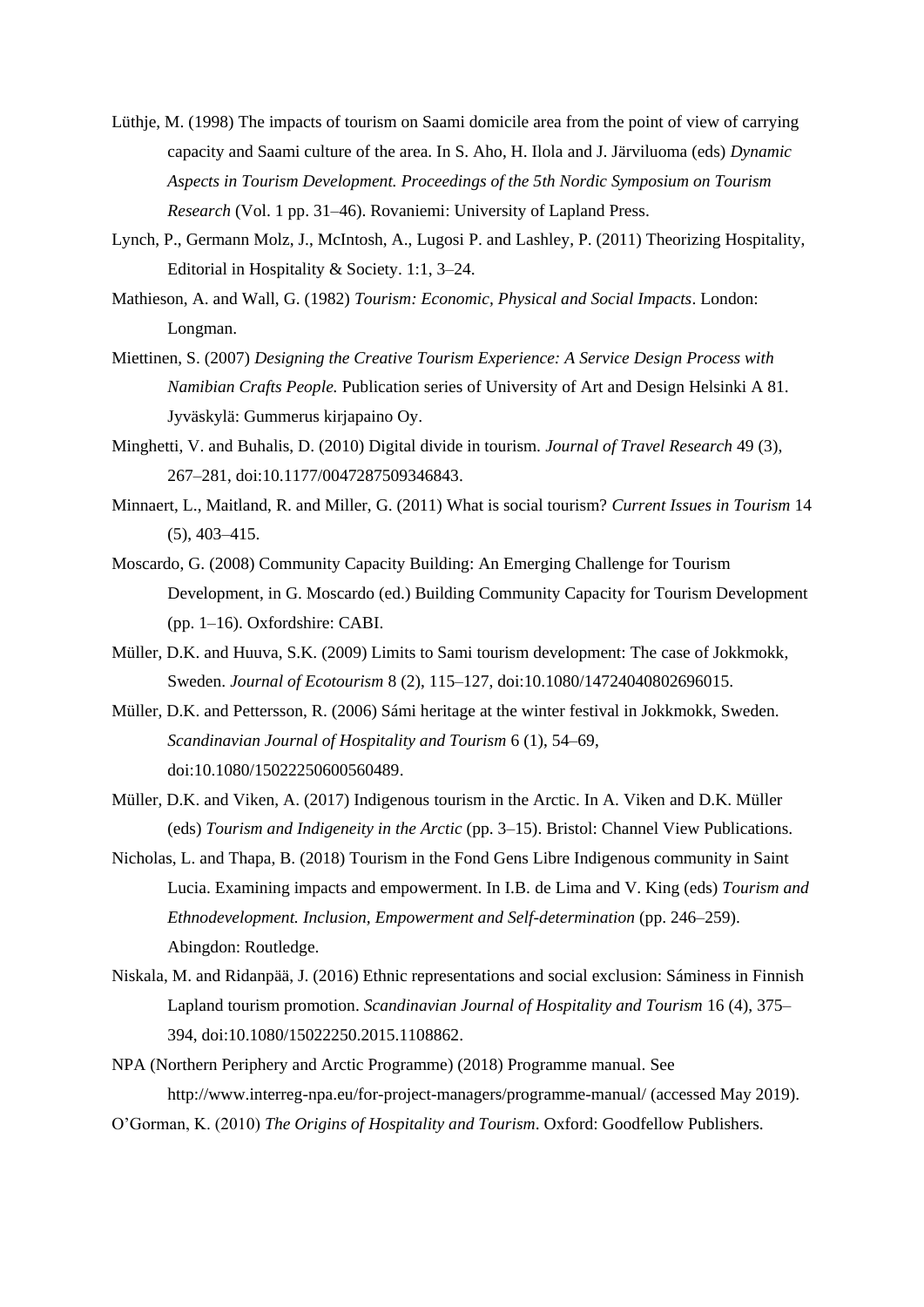- Prasetyo, N., Carr, A. and Filep, S. (2019) Indigenous knowledge in marine ecotourism development: The case of *Sasi Laut*, Misool, Indonesia. *Tourism Planning & Development* 17 (1), 46–61, doi:10.1080/21568316.2019.1604424.
- Pyyhtinen, O. (2014) *The Gift and its Paradoxes. Beyond Mauss*. Farnham: Ashgate.
- Rantala, K. and Sulkunen, P. (2006a) Esipuhe (Foreword). In K. Rantala and P. Sulkunen (eds) *Projektiyhteiskunnan kääntöpuolia* (*Downsides of Project-Society*) (pp. 7–14). Helsinki: Gaudeamus.
- Rantala, K. and Sulkunen, P. (2006b) Uudet hallintamekanismit miksi ja miten? (New mechanism for management – how and why?) In K. Rantala and P. Sulkunen (eds) *Projektiyhteiskunnan kääntöpuolia* (*Downsides of Project-Society*) (pp. 15–16). Helsinki: Gaudeamus.
- Ren, C. and Jóhannesson, G.T. (2018) Collaborative becoming: Exploring Tourism Knowledge Collectives. In C. Ren, G.T. Jóhannesson and R. van der Duim (eds) *Co-creating Tourism Research: Towards Collaborative Ways of Knowing* (pp. 24–38). London: Routledge.
- Ren, C., Jóhannesson, G.T. and van der Duim, R. (2018) Towards a collaborative manifesto: Configurations of Tourism knowledge co-creation. In C. Ren, G.T. Jóhannesson and R. van der Duim (eds) *Co-creating Tourism Research: Towards Collaborative Ways of Knowing* (pp. 179–183). London: Routledge.
- Saarinen, J. (2006) Traditions of sustainability in tourism studies. *Annals of Tourism Research* 33 (4), 1121–1140.
- Saarinen, J. (2010) Local tourism awareness: Community views in Katutura and King Nehale Conservancy, Namibia. *Development Southern Africa* 27 (5), 713–724.
- Sámi Parliament (2018) Vastuullisen ja eettisesti kestävän saamelaismatkailun toimintaperiaatteet (Principles of responsible and ethically sustainable Sámi tourism). See [https://dokumentit.solinum.fi/samediggi/?f=Dokumenttipankki%2FKertomukset%2C%20ohj](https://dokumentit.solinum.fi/samediggi/?f=Dokumenttipankki%2FKertomukset%2C%20ohjelmat%20ja%20suunnitelmat) [elmat%20ja%20suunnitelmat](https://dokumentit.solinum.fi/samediggi/?f=Dokumenttipankki%2FKertomukset%2C%20ohjelmat%20ja%20suunnitelmat) (accessed May 2019).
- Sammels, C.A. (2014) Bargaining under thatch roofs: Tourism and the allure of poverty in highland Bolivia. In D. Picard and M.A. Giovine (eds) *Tourism and the Power of Otherness. Seductions of Difference* (pp. 124–140). Bristol: Channel View Publications.
- Scheyvens, R. (1999) Ecotourism and the empowerment of local communities. *Tourism Management* 20, 245–249, [doi:10.1016/S0261-5177\(98\)00069-7.](https://doi.org/10.1016/S0261-5177(98)00069-7)
- Scheyvens, R. (2002) *Tourism for Development: Empowering Communities.* Harlow: Pearson Education.
- Scheyvens, R. (2003) Local involvement in managing tourism. In T. Singh, J.T. Dallen and R.K. Dowling (eds) *Tourism in Destination Communities* (pp. 229–252). Wallingford: CABI Publishing.
- Scheyvens, R. (2011) *Tourism and Poverty*. London: Routledge.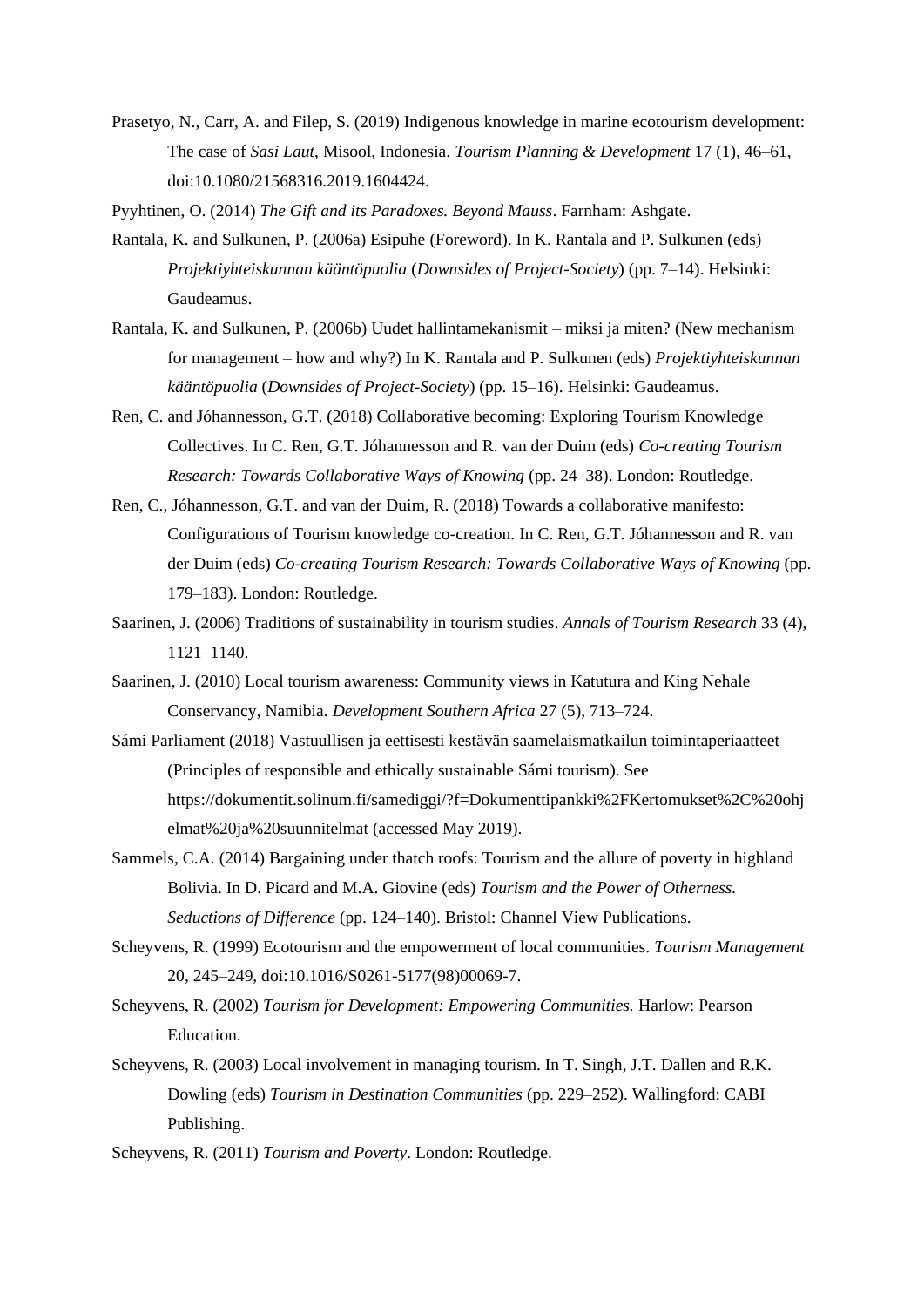- Scheyvens, R. and Biddulph, R. (2017). Inclusive tourism development. *Tourism Geographies* 20 (4), 589–609, doi:10.1080/14616688.2017.1381985.
- Schilcher, D. (2007) Growth versus equity: The continuum of pro-poor tourism and neoliberal governance. In M. Hall (ed.) *Pro-poor Tourism: Who Benefits? Perspectives on Tourism and Poverty Reduction* (pp. 57–83). Clevedon: Channel View Publications.
- Smith, V.L. (ed.) (1977) *Hosts and Guests: The Anthropology of Tourism*. Philadelphia, PA: University of Pennsylvania Press.
- Stiefel, M. and Wolfe, M. (1994) The many faces of participation. In A. Cornwall (ed.) *The Participation Reader*. London: Zed Books.
- Sulkunen, P. (2006) Projektiyhteiskunta ja uusi yhteiskuntasopimus (Project society and the new societal contract). In K. Rantala and P. Sulkunen (eds) *Projektiyhteiskunnan kääntöpuolia*  (*Downsides of Project-Society*) (pp. 17–38). Helsinki: Gaudeamus.

Swarbrooke, J. (2002) *Sustainable Tourism Management*. Wallingford: CABI Publishing.

- Tanga, P.T. and Maliehe, L. (2011) An analysis of community participation in handicraft projects in Lesotho. *Anthropologist* 13 (3), 201–210.
- Telfer, D.J. (2009) Development studies and tourism. In T. Jamal and M. Robinson (eds) *The SAGE Handbook of Tourism Studies* (pp. 504–520). Los Angeles, CA: SAGE.
- Telfer, D.J. and Sharpley, R. (eds) (2008) *Tourism and Development in the Developing World*. Abingdon: Routledge.
- Telfer, E. (2000) The philosophy of hospitableness. In C. Lashley and A. Morrison (eds) *In Search of Hospitality: Theoretical Perspectives and Debates* (pp. 38–55). Oxford: Butterworth-Heinemann.
- Tosun, C. (2000) Limits to community participation in the tourism development process in developing countries. *Tourism Management* 21 (6), 613–633.
- Tucker, H. (2014) Mind the gap: Opening up spaces of multiple moralities in tourism encounters. In M. Mostafanezhad and K. Hannam (eds) *Moral Encounters in Tourism* (pp. 199–208). Farnham: Ashgate.
- Tuulentie, S. (2006) The dialectic of identities in the field of tourism. The discourses of the Indigenous Sámi in defining their own and the tourists' identities. *Scandinavian Journal of Hospitality and Tourism* 6 (1), 25–36.
- Tuulentie, S. and Sarkki, S. (2009) Kun kylästä tulee keskus (When village turns into tourism destination). In S. Tuulentie (ed.) *Turisti tulee kylään. Matkailukeskukset ja lappilainen arki* (*Tourists as Guests in Finnish Tourism Destinations*) (pp. 9–28). Helsinki: Minerva Kustannys Oy.
- van der Duim, R., Peters, K. and Akama, J. (2006) Cultural tourism in African communities: A comparison between cultural Manyattas in Kenya and cultural tourism project in Tanzania. In